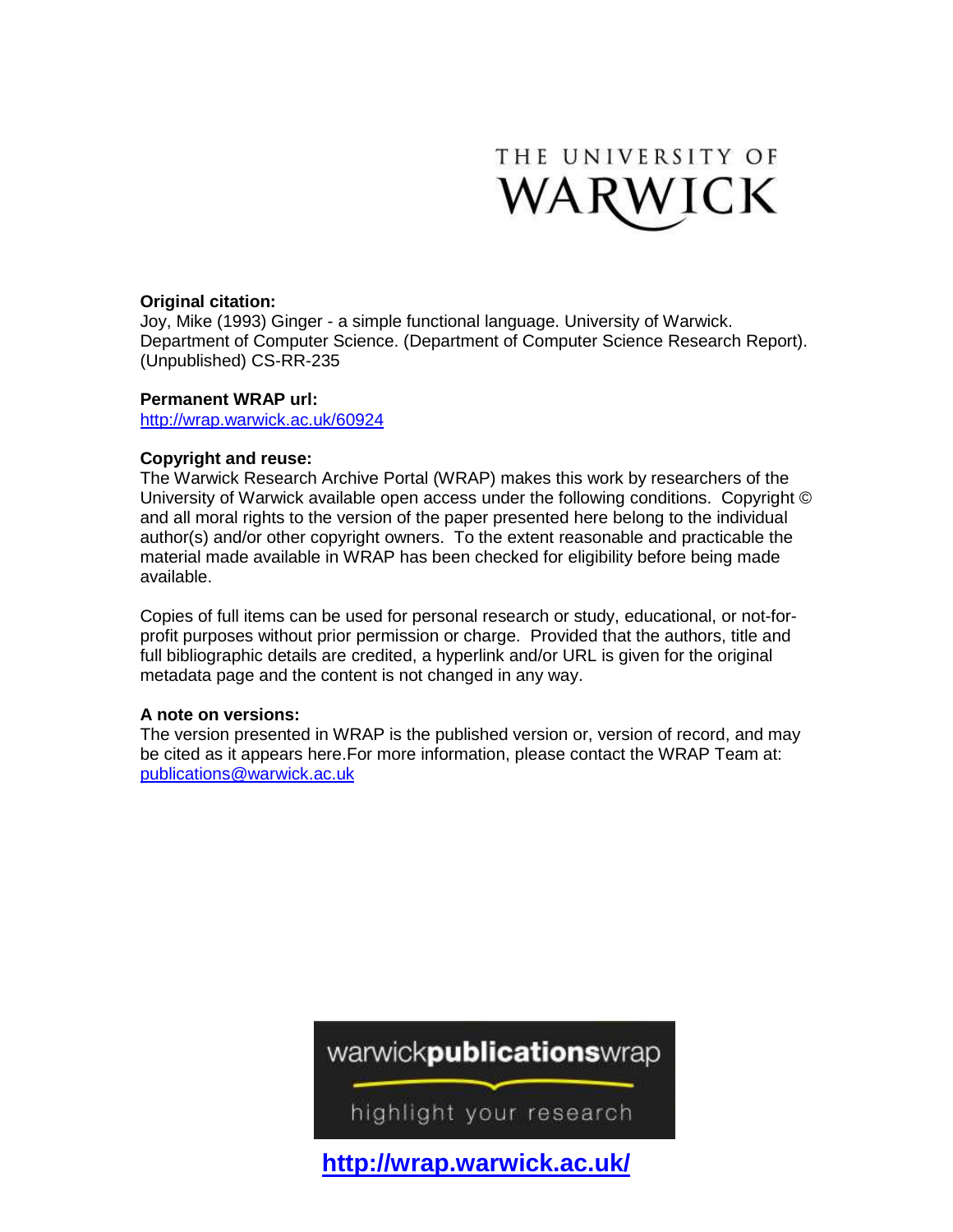# **Ginger - A Simple Functional Language**

*Mike Joy*

Department of Computer Science, University of Warwick, COVENTRY, CV4 7AL, UK.

*Phone: +44 1203 523368*

*Fax: +44 1203 525714*

*Email: M.S.Joy@dcs.warwick.ac.uk*

*Last revision: 12 December 1992*

# *ABSTRACT*

*Ginger* is a lazy functional language with simple syntax and semantics, heavily sugared lambda-calculus spiced with primitive data types and operators. *Ginger* is designed to run on a parallel machine, and operators to control parallelism are included. Primitives for a novel "divide-and-conquer" style list processing model are also included. This document is the reference manual for the language.

### **Contents**

- 1 Introduction
- 2 Data Types
- 3 Syntax
- 4 Inbuilt Identifiers
- 5 Infix Operators
- 6 Parallel Operators
- 7 Divide-and-Conquer
- 8 Bibliography

### Appendix 1 Formal BNF

- Appendix 2 Running Ginger under UNIX
- Appendix 3 Identifiers Defined in Header Files
- Appendix 4 Predefined Operators Quick Reference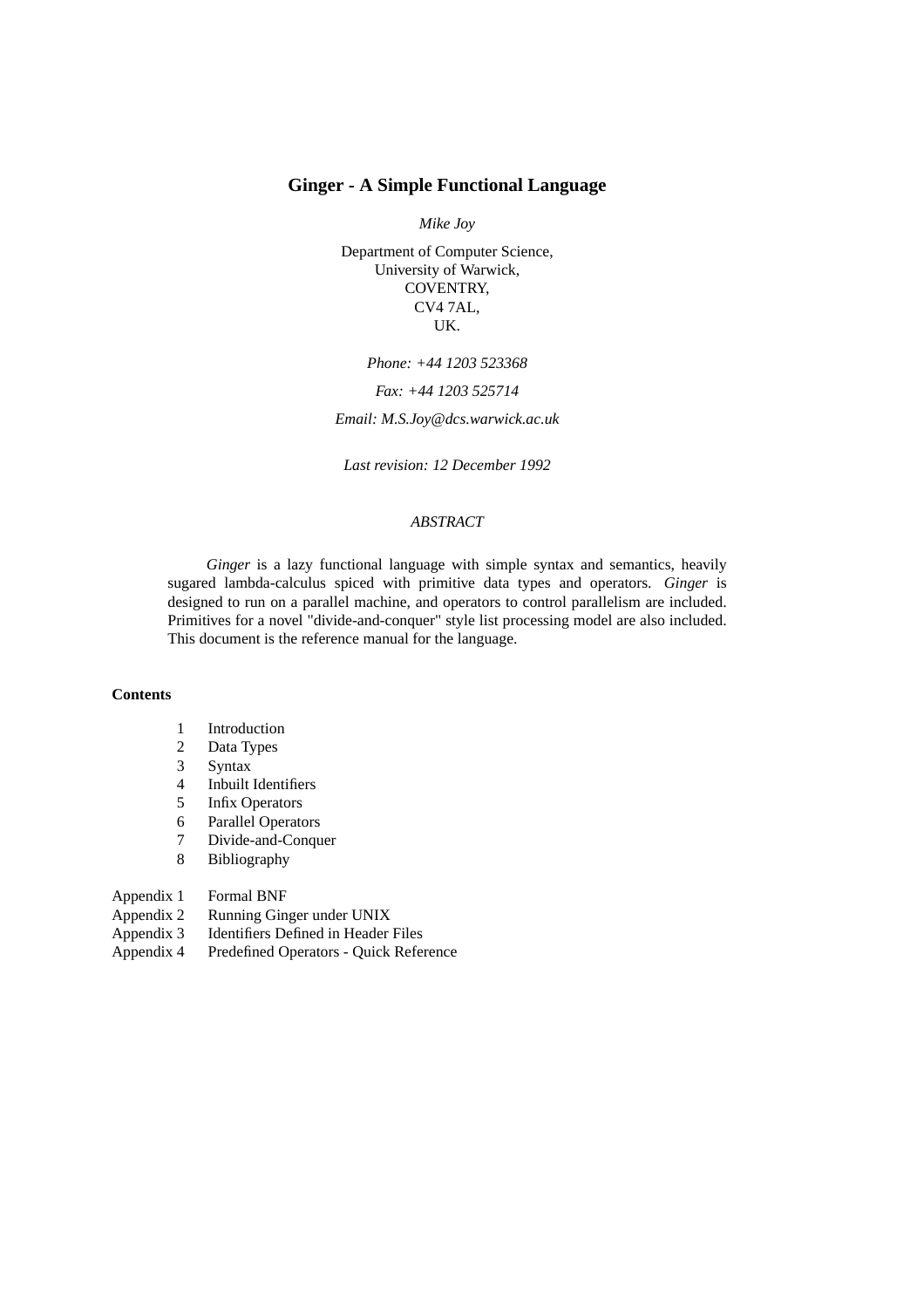### **1. Introduction**

Many functional languages have been created, for a variety of purposes ranging from low-level codes such as FLIC [12] and GCODE [9] to user-friendly languages with substantial environments such as Miranda™ [14] and Haskell [8] . In order to facilitate work at Warwick and Birmingham Universities into parallel graph reduction machines it was necessary to choose a high level language with which to work.

Initially FLIC was used, but this language proved cumbersome, and was unsuited to teaching environments. None of the other mainstream languages was felt suitable either, principally because they were too big for the purpose. It was necessary to be able to introduce new constructs and data types into the language with ease, and these experimental features would fit awkwardly, if at all, with a known and already tightlydefined language.

We therefore decided to create a new language with the following features:

- Simplicity syntax (and semantics) should be straightforward and easy to understand.
- Flexibility it should be possible to add new data types and new operators swiftly.

As a result, *ginger* was created. Essentially heavily sugared lambda-calculus, the main constructs which constitute the *core* of the language are:

- Data types integer, floating point number, character, list, boolean.
- Local definitions both *expression where definitions* and *let definitions in expression* constructs.
- Functions an inbuilt set of several dozen "useful" functions together with a library of standard functions which can be optionally included. All functions are by default Curried (that is, prefix notation).
- Infix operators the principal arithmetic, boolean and list operators; each also has a prefix form.
- Lambda expressions can be coded in directly, if desired.
- Parallel evaluation constructs for explicity apportioning sections of program to remote processors are provided.
- I/O input from files allowed (a file considered a list of characters), but output to the standard output stream only.
- UNIX® environment.

No attempt is made to provide the sophisticated facilities available in a large language such as Miranda or Haskell, and in particular no further development of I/O is envisaged. However, the language will develop with time, according to the requirements of its users. This document describes the *current* state of the language.

It is not the purpose of this document to give the reader a tutorial introduction to functional languages - we cite  $[2,4,10,11]$  for this purpose. Nor do we intend to discuss the  $\lambda$ -calculus or combinatory logic from first principles - texts such as [5,6] are widely available. We assume the reader can program in a high-level lazy functional language such as Miranda or Haskell, for which [7] and [3] respectively are good introductory texts, and is familiar with "Turner combinators" [13]  $(S, K, I, B, C, S', B', C', Y)$ .

Implementation of *ginger* has been performed in ISO C and some conventions at the lexical level follow those for C. Reference will therefore from time to time be made to the ANSI standard.

### **2. Data Types**

The following data types are accepted by *ginger* as core types. For the formal specifications, see the BNF below.

### **2.1. Integer**

This type (denoted by Integer) is implemented as long int in C, and the lexical syntax also follows that for C. For example, the following are valid integers: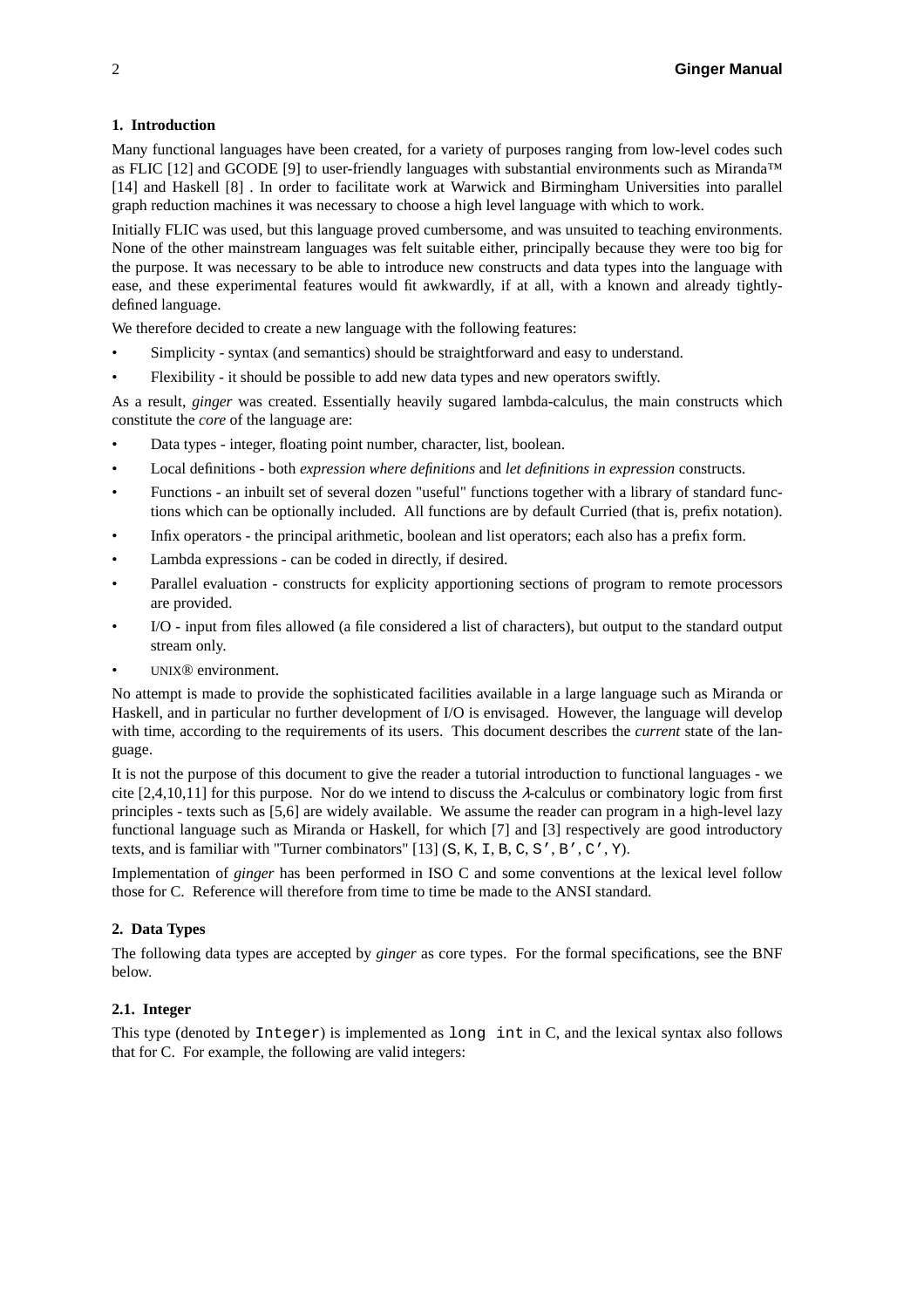42 -4535634 0

### **2.2. Real**

This type (denoted by Real) is implemented as double in C, and the lexical syntax also follows that for C. For example, the following are valid reals:

0.0 2.3 -5.67 2.3E99 6.7e-45 2. 4.e+33

The following are *not* syntactically correct:

0.0.0 +2.3 .67 2.3E 6.7e-

### **2.3. Character**

This type (denoted by Char) is implemented as char in C, and the lexical syntax also follows that for C. For example, the following are valid characters:

'X'  $'\setminus a'$  $'\$  $xa2'$  $' \setminus \setminus'$  $\overline{r}$  "

### **2.4. Boolean**

This this enumerated type (denoted by Boolean) has values denoted by the keywords True and False.

### **2.5. List**

A list is an ordered sequence of zero or more objects. An empty list is denoted by [], a finite list by (for example)

[a1,a2,a3,a4,a5]

and more generally by using the list constructor function : (see below). In addition, the following syntactical constructs are available: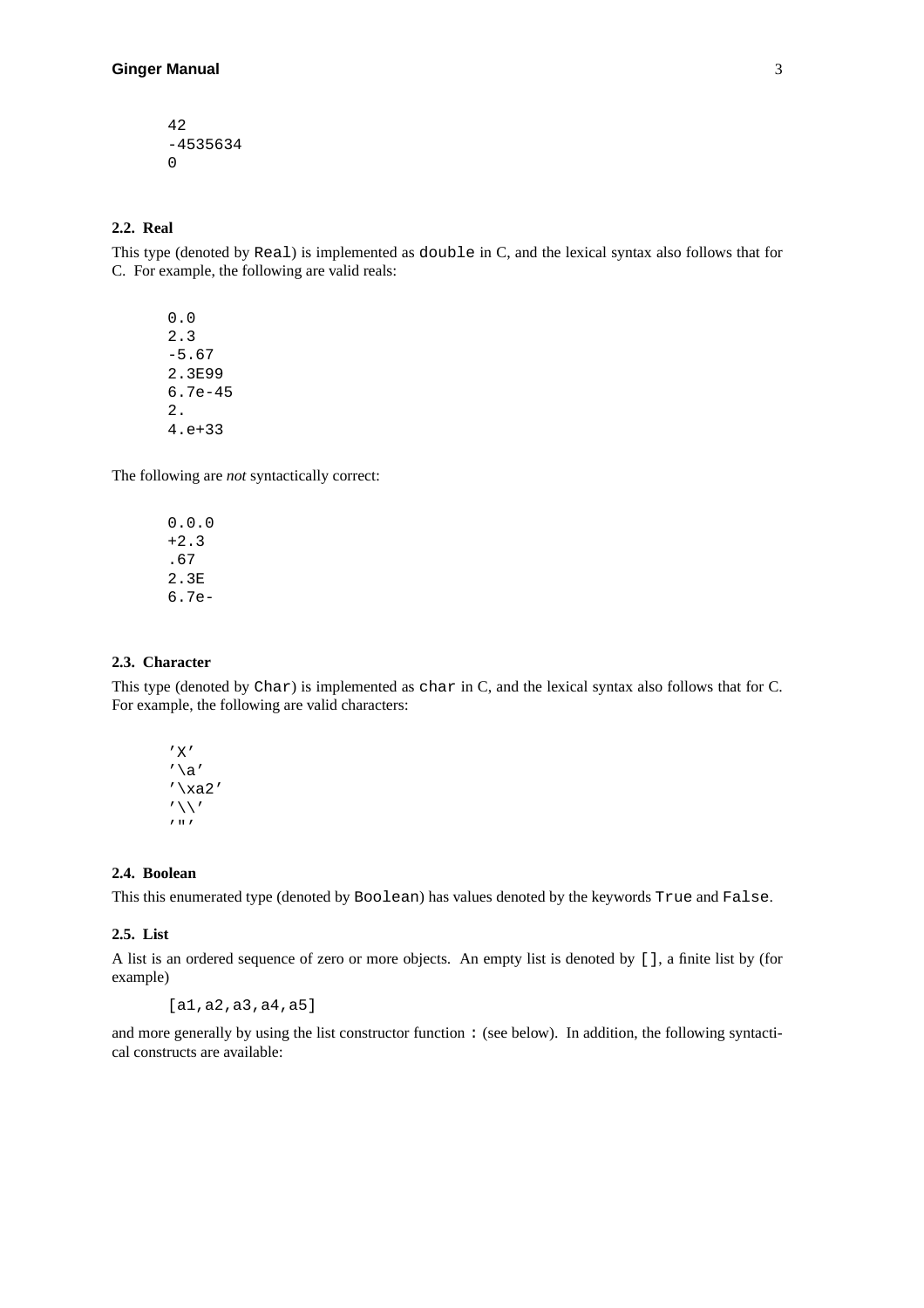| [a1]       | the infinite list of integers commencing all                       |
|------------|--------------------------------------------------------------------|
| [a1an]     | the list of n integers from all to an inclusive                    |
| [a1, a2]   | the infinite list of integers commencing $a1$ with step of $a2-a1$ |
| [a1, a2an] | the list of integers from all to an inclusive with step of $a2-a1$ |
|            | Table 1: "dotdot" notation for lists                               |

### **2.6. Strings**

The syntax of a string is the same as that for C, for example:

```
"hello"
"this string has a\ttab in it and a \abell"
"this string has a hex escape at the end\xa3"
```
However, a string is implemented as a list of characters.

#### **2.7. Undefined**

This type (denoted by Undefined) is *bottom*, and is returned by all functions with an undefined result. It is not usually of use to a programmer except to force an error condition explicitly (via the predefined functions error or undef).

### **3. Syntax**

For a detailed description of the syntax, see the BNF in the appendix below. This section is a brief overview of the syntax.

A *ginger* program is a sequence of *definitions* and *expressions*, each terminated by a semicolon. The definitions specify the user-defined names, and are of the format

```
name argument1 argument2 ... argumentN = expression
```
A name can have zero or more formal arguments, which must themselves be names (pattern-matching is NOT allowed in *ginger*).

There should normally be *one* top-level expression in a *ginger* program, which is understood to mean the expression which it is expected to evaluate. It is expected that this restriction will eventually be relaxed when the user-interface is sufficiently developed!

An *expression* is one of the following:

- a name
- a datum (of type Real, Integer, Char, Boolean, or a list)
- ( expression )
- expression expression
- \name expression
- expression infix-operator expression
- expression **where** definitions **endwhere**
- **let** definitions **in** expression **endlet**
- **if** expression **then** expression **else** expression **endif**

where definitions is a sequence of semicolon-separated definitions in the same format as above.

When using a  $\lambda$ -calculus expression in the context of *ginger*, a backslash (\) denotes the  $\lambda$  symbol, and the dot following the bound variable will be omitted. Thus the <sup>λ</sup>-expression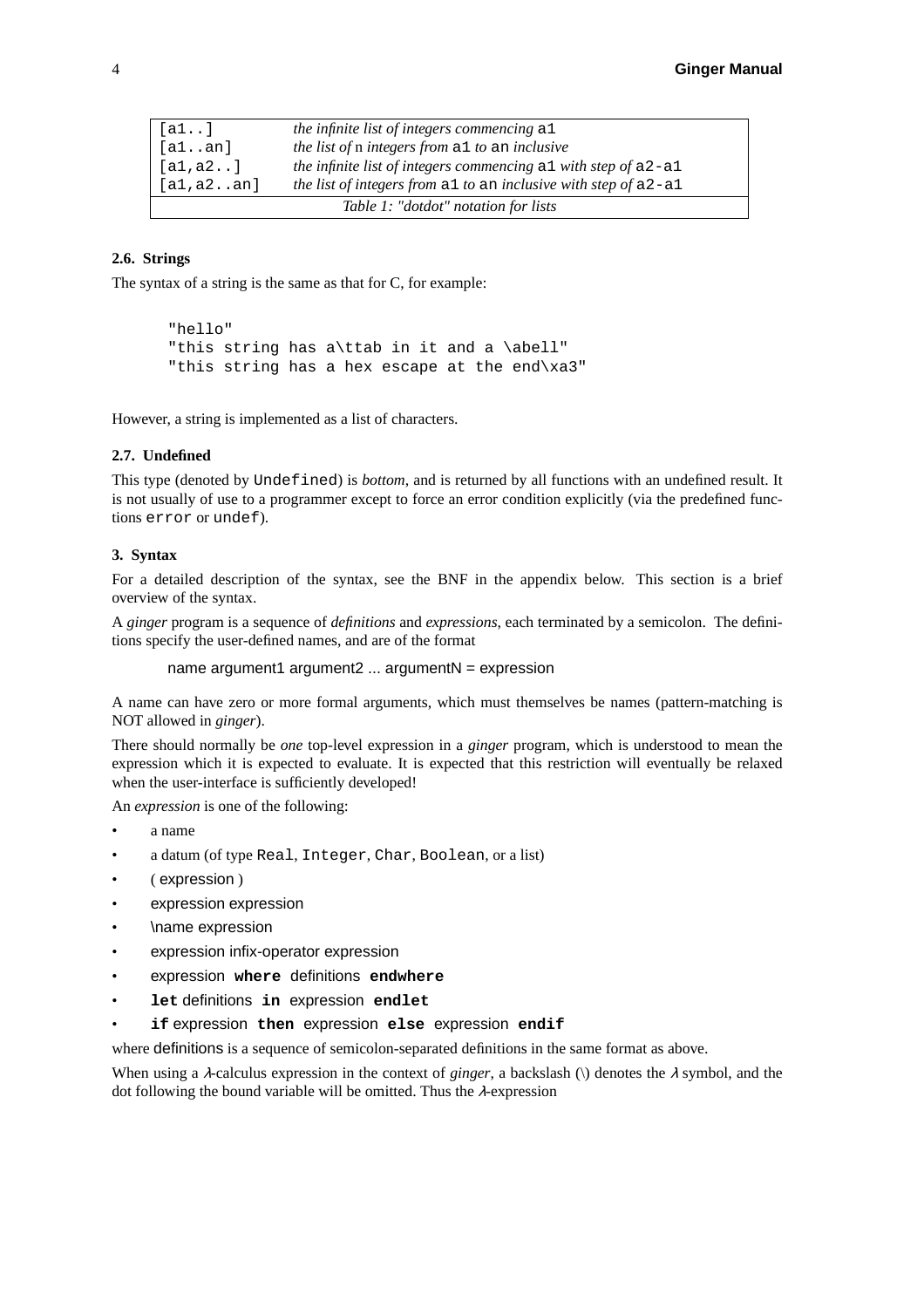<sup>λ</sup>x.X

is denoted by by the *ginger* expression

 $\chi$  X

Also, note that the **where** construct binds more tightly than \e; thus

 $(\forall f \text{ f where } f = 99 \text{ endwhere})$  88;

evaluates to 99.

#### **Example: Factorial**

The standard factorial function is given to illustrate the syntax. This *ginger* program defines the name factorial and then evaluates factorial 10.

```
factorial n =
    if n <= 1 then 1
    else n*factorial (n - 1) endif;
factorial 10;
```
### **4. Inbuilt Identifiers**

The following (Curried) functions are predefined and *cannot* be redefined by the user. Each unary operator with the exception of id is strict in its argument, and all *n*-ary operators  $(n > 1)$  are non-strict in all arguments unless explicitly stated otherwise. Any function will return Undefined when presented with an argument of incorrect type. Operators which are enclosed in parentheses also have an infix form (see below), namely the string with the parentheses removed.

In the following, in the style of SML and Miranda, the notation :: means "has type", [Integer] is the type "List of Integer", \* is any type. The type Number refers to *either* Integer *or* Real - functions requiring an argument of such type will convert from Integer to Real if required.

| (1)     | $::$ [*]->Integer->*                                                                                                                                                                                                                                |
|---------|-----------------------------------------------------------------------------------------------------------------------------------------------------------------------------------------------------------------------------------------------------|
|         | takes a list and an integer $n$ as argument, returning the $nth$ element of that list (the head<br>of the list is element 0). If $n$ is negative or greater than the length of the list less 1,<br>Undefined is returned. Strict in both arguments. |
| #       | $::$ [*]->Integer                                                                                                                                                                                                                                   |
|         | takes a list and returns its length.                                                                                                                                                                                                                |
| $($ $)$ | :: Integer->Integer->Integer                                                                                                                                                                                                                        |
|         | is the standard <i>modulus</i> function, functionally equivalent to the C operator $\epsilon$ . If the sec-<br>ond argument is zero, Undefined is returned. Strict in both arguments.                                                               |
| $(\&)$  | :: Boolean->Boolean->Boolean                                                                                                                                                                                                                        |
|         | is the logical conjunction operator. Strict in first argument, it is defined by:                                                                                                                                                                    |
|         | $x \& y = if x then y else False endif?$                                                                                                                                                                                                            |
| $(* )$  | :: Number->Number->Number                                                                                                                                                                                                                           |
|         | is multiplication; if both arguments are integers, an Integer is returned, otherwise a<br>Real. Strict in both arguments.                                                                                                                           |
| $(+)$   | :: Number->Number->Number                                                                                                                                                                                                                           |
|         | is addition; if both arguments are integers, an Integer is returned, otherwise a Real.<br>Strict in both arguments.                                                                                                                                 |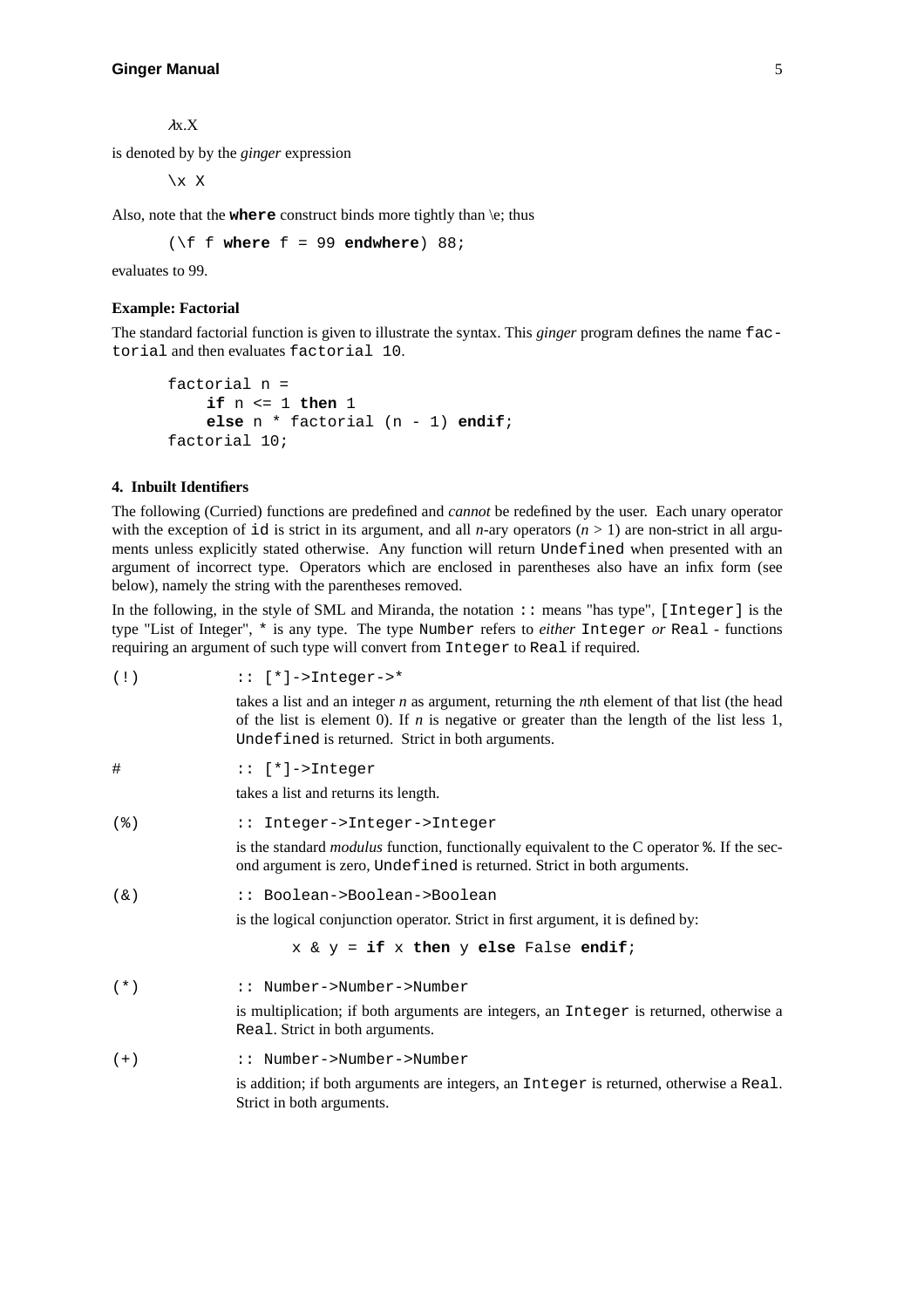$(++)$  ::  $[*]->[*]->[*]$ 

is *append*; this is defined by

 $x$  ++  $y$  = **if** isnil  $x$  **then**  $y$ **else** hd  $x : (t1 x ++ y)$  **endif**;

Strict in its first argument only.

(-) :: Number->Number->Number

is subtraction; if both arguments are integers, an Integer is returned, otherwise a Real. Strict in both arguments. Note that the symbol "-" is parsed at the *lexical* level, and thus

 $f - 3$ 

refers to f applied to the integer -3, whereas

 $f - 3$ 

means the same as  $(-)$  f 3. For unary minus, use neg.

(/) :: Number->Number->Number

is division; if both arguments are integers, an Integer is returned, otherwise a Real. If the second argument is zero, Undefined is returned. Strict in both arguments.

$$
(\; : \; ) \qquad \qquad : \; : \; *->[*] \; ->[*] \; \; * \; ]
$$

is list construction (CONS of LISP). Note that (:) is *not* strict in its second argument, thus

hd (1 : 2)

will return 1, not Undefined.

(<)  $: *->*->Boolean$ 

returns True if its first argument is less than the second. Strict in both arguments, which must be either both Number or both Char.

(<=) :: Number->Number->Boolean

returns True if its first argument is less than or equal to the second. Strict in both arguments, which must be either both Number or both Char.

$$
(:=*)\qquad :: *->**->\text{Boolean}
$$

returns True if its first argument is equal to the second. The arguments can be of any type, including List. Strict in both arguments. If either argument is Undefined then Undefined is returned. If the arguments are of different types, False is returned. The two arguments *must* be of the same type:

 $0 = 0.0$ 

will return False.

$$
(: \ast - > \ast - > \text{Boolean}
$$

returns True if its first argument is greater than the second. Strict in both arguments, which must be either both Number or both Char.

$$
(:=)\qquad :: *->*->Boolean
$$

returns True if its first argument is greater than or equal to the second. Strict in both arguments, which must be either both Number or both Char.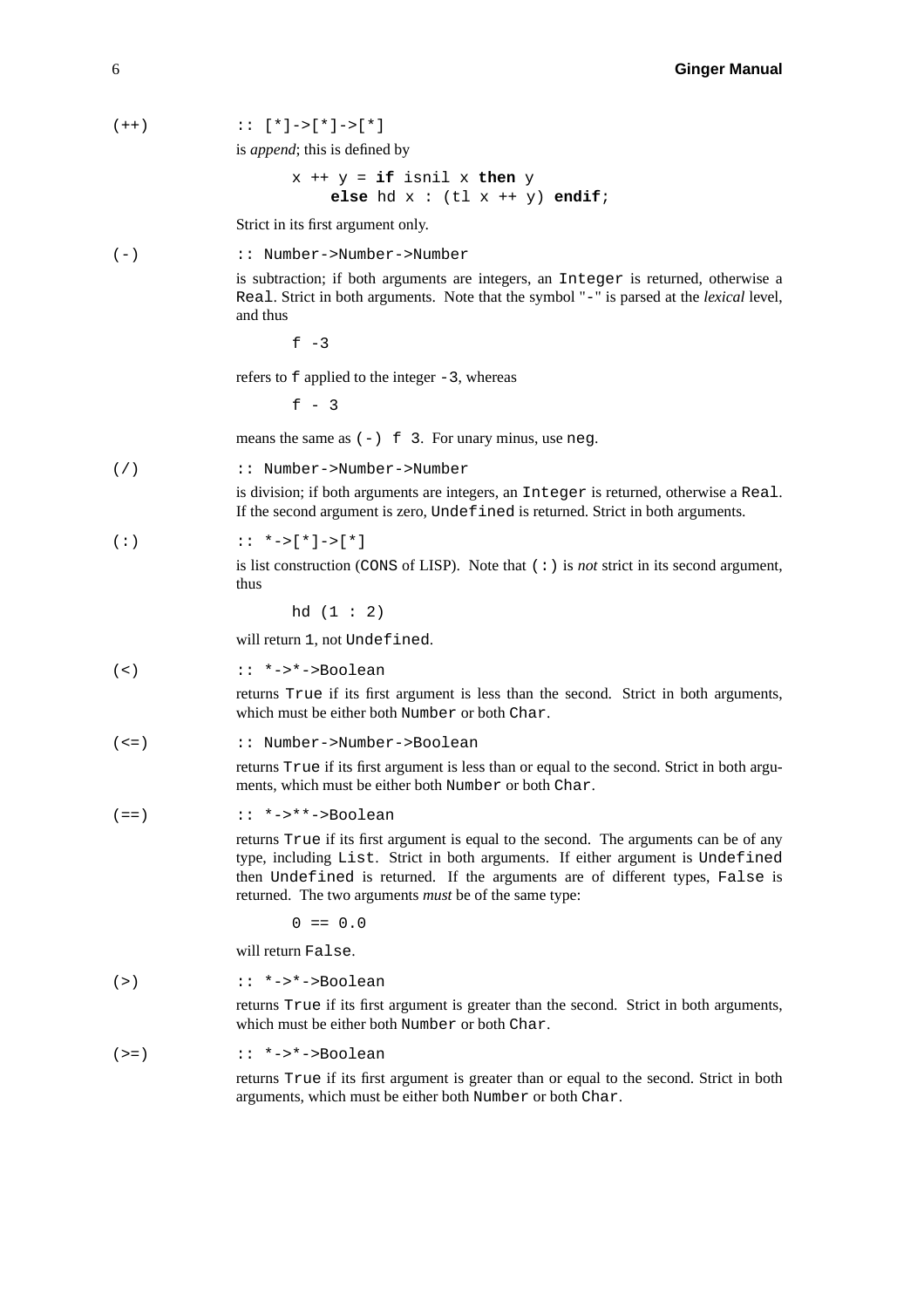| $( \hat{\ })$       | :: Number->Number->Number                                                                                                                                                                                                                                                      |
|---------------------|--------------------------------------------------------------------------------------------------------------------------------------------------------------------------------------------------------------------------------------------------------------------------------|
|                     | is the power function; if both arguments are integers, an Integer is returned, other-<br>wise a Real. If the first argument is negative, and the second one Real, then Unde-<br>fined is returned. Strict in both arguments.                                                   |
| $($ $ $ $)$         | :: Boolean->Boolean->Boolean                                                                                                                                                                                                                                                   |
|                     | is logical (inclusive) $or$ . Strict in first argument, it is defined by:                                                                                                                                                                                                      |
|                     | $x \mid y = \textbf{if} x \textbf{ then True} \textbf{ else } y \textbf{ endif}$                                                                                                                                                                                               |
|                     | :: Boolean->Boolean                                                                                                                                                                                                                                                            |
|                     | is logical not.                                                                                                                                                                                                                                                                |
| $(\tilde{\ }$ = $)$ | $: *-> * *->Boolean$                                                                                                                                                                                                                                                           |
|                     | returns True if its first argument is not equal to the second. The arguments can be of<br>any type, including List. If either argument is Undefined then Undefined is<br>returned. If the two arguments are of different types, True is returned. Strict in both<br>arguments. |
| abs                 | :: Number->Number                                                                                                                                                                                                                                                              |
|                     | returns the absolute value of its first argument, this is defined by                                                                                                                                                                                                           |
|                     | abs $x = if x > = 0$ then x else neg x endif;                                                                                                                                                                                                                                  |
| acos                | :: Number->Real                                                                                                                                                                                                                                                                |
|                     | returns the inverse cosine of its argument (in radians), Undefined if its argument is<br>has absolute value greater than 1.                                                                                                                                                    |
| and                 | :: [Boolean]->Boolean                                                                                                                                                                                                                                                          |
|                     | takes a list of booleans and returns their logical conjunction. Defined by                                                                                                                                                                                                     |
|                     | and $x =$<br>if isnil x then True<br>else hd $x \& and (t1 x)$<br>$endif$ ;                                                                                                                                                                                                    |
| asin                | :: Number->Real                                                                                                                                                                                                                                                                |
|                     | returns the inverse sine of its argument (in radians), Undefined if its argument is has<br>absolute value greater than 1.                                                                                                                                                      |
| atan                | :: Number->Real                                                                                                                                                                                                                                                                |
|                     | returns the inverse tangent of its argument (in radians).                                                                                                                                                                                                                      |
| code                | :: Char->Integer                                                                                                                                                                                                                                                               |
|                     | returns the ASCII code denoting its character argument.                                                                                                                                                                                                                        |
| compose             | $\therefore$ $(*->**")->(***->*)->***--**$                                                                                                                                                                                                                                     |
|                     | is equivalent to the combinator $B$ , this is defined by                                                                                                                                                                                                                       |
|                     | compose $f$ $g$ $x = f$ $(g x)$ ;                                                                                                                                                                                                                                              |
|                     | The infix form for compose is ".", thus                                                                                                                                                                                                                                        |
|                     | $(f g) x = f (g x)$                                                                                                                                                                                                                                                            |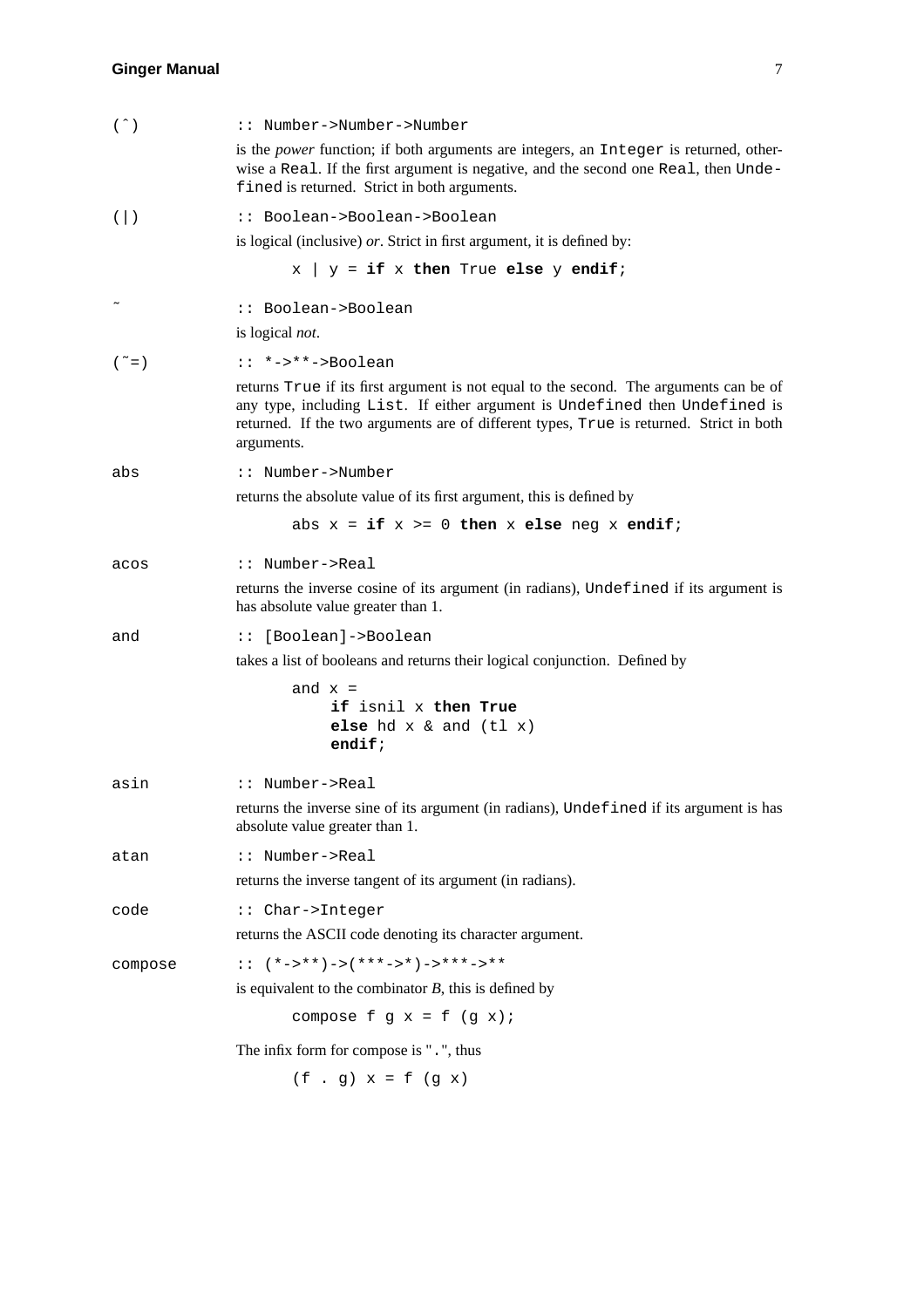| concat     | $:: [[*]]->[*]$                                                                                                                                                                                                |
|------------|----------------------------------------------------------------------------------------------------------------------------------------------------------------------------------------------------------------|
|            | takes a list of lists and concatenates them. Defined by                                                                                                                                                        |
|            | concat $x =$<br>if isnil x then []<br>else hd $x +$ concat (tl $x$ )<br>endif;                                                                                                                                 |
| const      | $: : *-> * * - > *$                                                                                                                                                                                            |
|            | returns its first argument and discards its second; equivalent to the combinator $K$ , this is<br>defined by                                                                                                   |
|            | const $x y = x i$                                                                                                                                                                                              |
| converse   | :: $(*->***->***")->**->*->*-*"$                                                                                                                                                                               |
|            | is equivalent to the combinator $C$ , this is defined by                                                                                                                                                       |
|            | converse $f \times y = f \times x$                                                                                                                                                                             |
| $\cos$     | :: Number->Real                                                                                                                                                                                                |
|            | returns the cosine of its argument (in radians).                                                                                                                                                               |
| decode     | :: Integer->Char                                                                                                                                                                                               |
|            | returns the character its argument (considered as an ASCII code) represents, Unde-<br>fined if that argument is negative or greater than 255.                                                                  |
| distribute | :: $(*->**->***")->**->*->*->***$                                                                                                                                                                              |
|            | is equivalent to the combinator $S$ , this is defined by                                                                                                                                                       |
|            | distribute $f g x = f x (g x)$ ;                                                                                                                                                                               |
| drop       | $::$ Integer->[*]->[*]                                                                                                                                                                                         |
|            | takes a number and a list as arguments, and returns that list less that number of its ini-<br>tial elements. It is defined by:                                                                                 |
|            | drop $n x =$<br>if $n == 0$ then $x$<br>else drop $(n - 1)$ (tl x)<br>endif;                                                                                                                                   |
| dropwhile  | $::$ (*->Boolean)->[*]->[*]                                                                                                                                                                                    |
|            | removes from its list argument its initial elements such that its first argument applied to<br>them returns True, and is defined by                                                                            |
|            | dropwhile $f x =$<br>if isnil x then []<br>elsif $f$ (hd $x$ ) then dropwhile $f$ (tl $x$ )<br>else x<br>endif;                                                                                                |
| error      | :: [Char]->Undefined                                                                                                                                                                                           |
|            | always returns Undefined. Its first argument is discarded, but as a side-effect, a gin-<br>ger implementation may (for example) print out the string on <i>stderr</i> . It is strict in the<br>first argument. |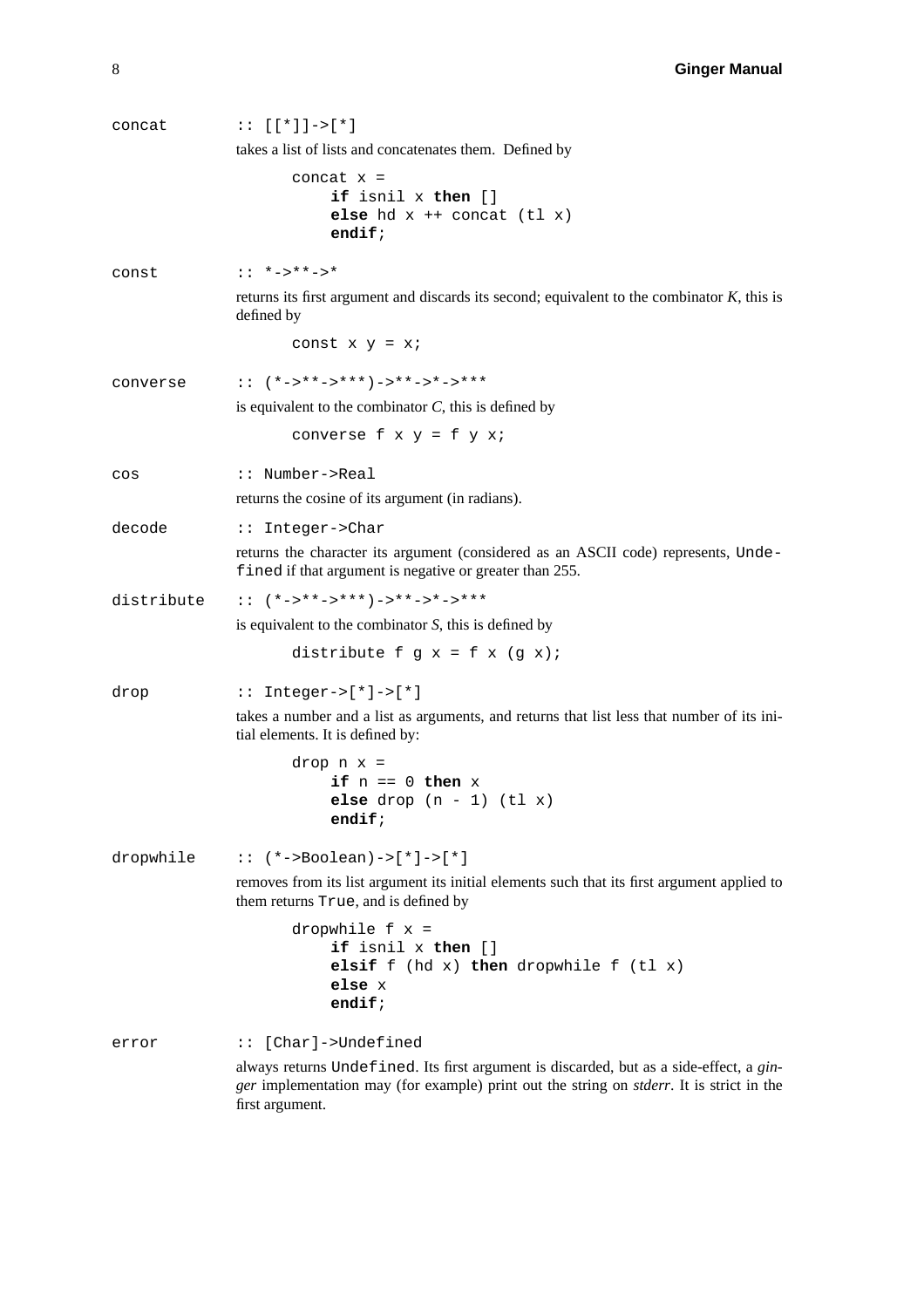| exp    | :: Number->Real                                                                                                                                                                                                                                                                           |
|--------|-------------------------------------------------------------------------------------------------------------------------------------------------------------------------------------------------------------------------------------------------------------------------------------------|
|        | returns $e$ (2.718) to the power of its argument.                                                                                                                                                                                                                                         |
| filter | :: (*->Boolean)->[*]->[*] takes a function f and a list lis, and returns the<br>list of elements elt of lis such that (f elt) is True. It is defined by:                                                                                                                                  |
|        | filter $f x =$<br><b>if</b> isnil x then []<br>elsif $f$ (hd $x$ ) then hd $x$ : filter $f$ (tl $x$ )<br>else filter $f(t1 x)$<br>endif;                                                                                                                                                  |
| floor  | :: Number->Integer                                                                                                                                                                                                                                                                        |
|        | returns the largest integer less than or equal to its argument.                                                                                                                                                                                                                           |
| foldl  | :: $(*->**->*)->*->[**]->*$                                                                                                                                                                                                                                                               |
|        | is strict in its third argument and is defined by                                                                                                                                                                                                                                         |
|        | foldl op $r x =$<br>if isnil x then r<br>else foldl op (strict op $r$ (hd $x$ )) (tl $x$ )<br>$endif$ ;                                                                                                                                                                                   |
| fold11 | :: $(*->*->*)->[*]->*$                                                                                                                                                                                                                                                                    |
|        | is defined by:                                                                                                                                                                                                                                                                            |
|        | foldl $1$ op $x =$ foldl op (hd $x$ ) (tl $x$ )                                                                                                                                                                                                                                           |
| foldr  | :: $(*->**->**")->**->[*]->**"$                                                                                                                                                                                                                                                           |
|        | is strict in its third argument and is defined by                                                                                                                                                                                                                                         |
|        | foldr op $r x =$<br>if isnil x then r<br>else op $(hd x)$ (foldr op $r$ $(tl x)$ )<br>endif;                                                                                                                                                                                              |
| foldr1 | :: $(*->*->*)->[*]->*$                                                                                                                                                                                                                                                                    |
|        | is defined by:                                                                                                                                                                                                                                                                            |
|        | foldr $1$ op $x =$<br>if isnil (tl x) then hd x<br>else op $(hd x)$ (foldr1 op $(tl x)$ )<br>endif;                                                                                                                                                                                       |
| force  | $: : *_{->} *$                                                                                                                                                                                                                                                                            |
|        | takes an argument and forces all components of its argument to be fully evaluated.                                                                                                                                                                                                        |
| qetenv | $::$ [Char]->[Char]                                                                                                                                                                                                                                                                       |
|        | returns the value assigned under UNIX to its first argument (considered as the name of a<br>UNIX environment variable); this functional does not preserve referential transparency,<br>since the values of variables may be changed between different invocations of a ginger<br>program. |
|        |                                                                                                                                                                                                                                                                                           |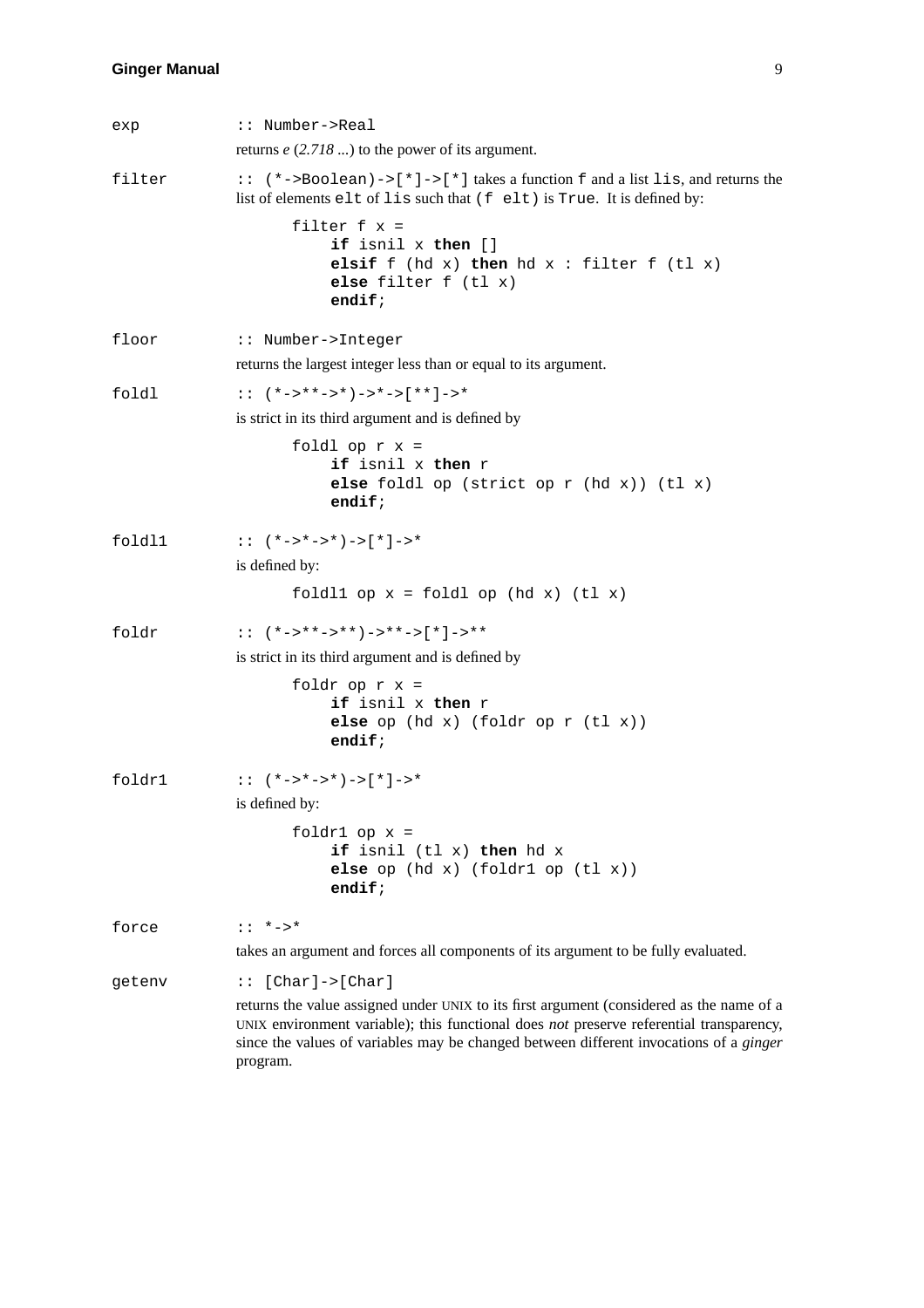| hd       | $: : [ * ] -> *$<br>returns the first element of its argument (Undefined if its argument is null)                                         |
|----------|-------------------------------------------------------------------------------------------------------------------------------------------|
| hugenum  | $:$ Real<br>is the largest Real number representable - the value of DBL_MAX in C.                                                         |
| id       | $: : *_{->} *$<br>is the identity function.                                                                                               |
| init     | $: : [ * ] - > [ * ]$<br>returns its list argument less the last element, and is defined by:<br>$init x =$<br>if isnil $(tl x)$ then $[]$ |
|          | else $hd x : init (tl x)$<br>endif;                                                                                                       |
| isdigit  | :: Char->Boolean<br>returns True if its argument represents a digit ('0'  '9').                                                           |
| isletter | :: Char->Boolean<br>returns True if its argument represents a letter ('A'  'Z', 'a'  'z').                                                |
| isnil    | $::$ [*]->Boolean<br>returns True if its argument is an empty list.                                                                       |
| iterate  | $: ( *-> * )-> *-> [ * ]$<br>is defined by:                                                                                               |
|          | iterate $f x = x : iterate f (f x);$                                                                                                      |
| last     | $: : [ * ] -> *$<br>returns the last element of its list argument, and is defined by:                                                     |
|          | last $x =$<br>if isnil (tl x) then hd x<br>else last $(tl x)$<br>endif;                                                                   |
| log      | :: Number->Real<br>returns the logarithm (base $e$ ) of its argument, Undefined if its argument is negative.                              |
| log10    | :: Number->Real<br>returns the logarithm (base 10) of its argument, Undefined if its argument is neg-<br>ative.                           |
| map      | : : $(*->**")->[*']->[**]$<br>is defined by                                                                                               |
|          | map $f \times =$<br>if isnil x then []<br>else $f$ (hd $x$ ) : map $f$ (tl $x$ )<br>endif;                                                |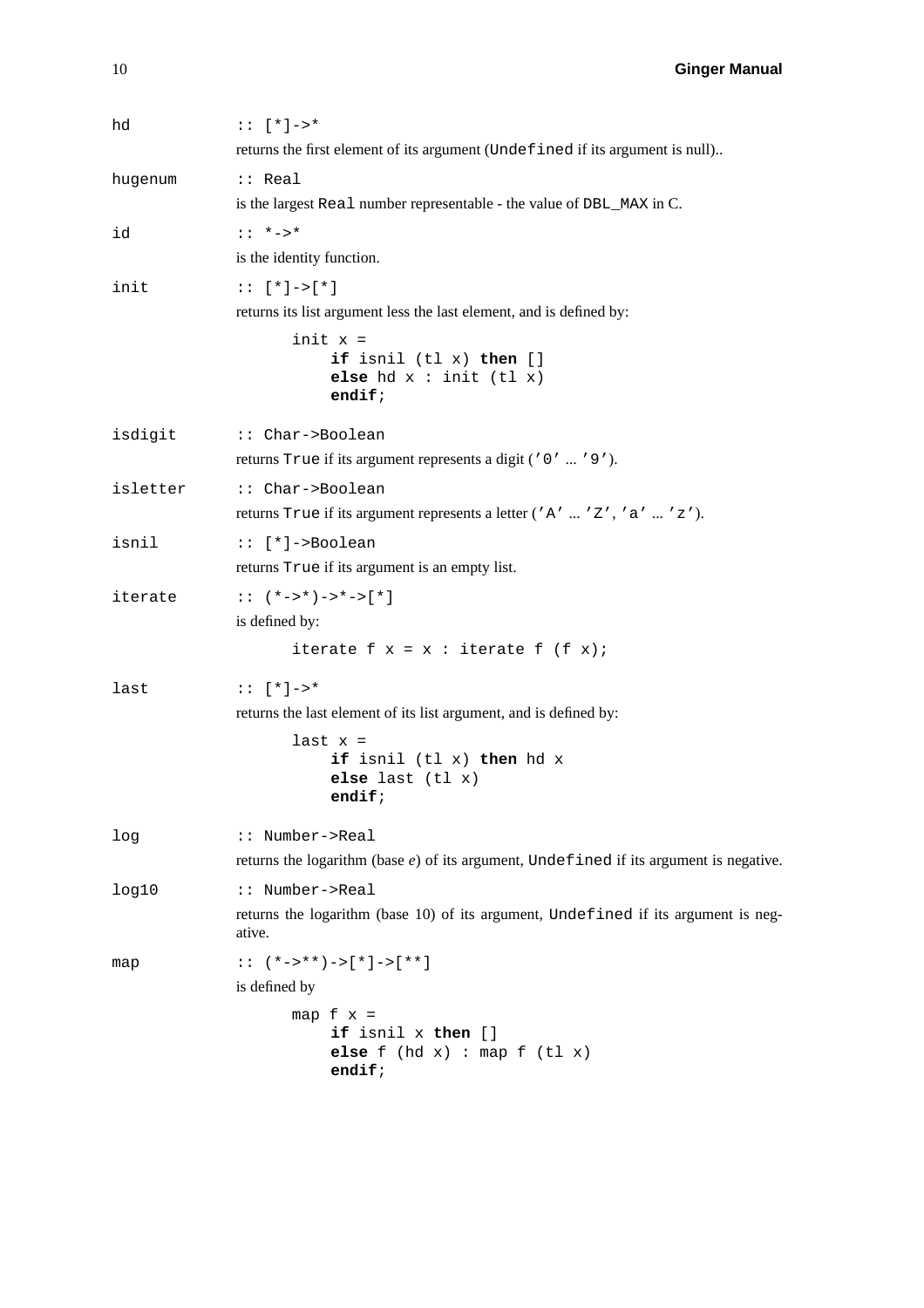| max     | $: : [ * ] -> *$                                                                                                                                                                                                                                                                                             |
|---------|--------------------------------------------------------------------------------------------------------------------------------------------------------------------------------------------------------------------------------------------------------------------------------------------------------------|
|         | takes a list of expressions and returns the one of maximum value.                                                                                                                                                                                                                                            |
| max2    | $: : *-> *-> *$                                                                                                                                                                                                                                                                                              |
|         | returns the maximum of its two arguments.                                                                                                                                                                                                                                                                    |
| maxint  | :: Integer                                                                                                                                                                                                                                                                                                   |
|         | is the largest Integer number representable - the value of LONG_MAX in C.                                                                                                                                                                                                                                    |
| min     | $: : [ * ] -> *$                                                                                                                                                                                                                                                                                             |
|         | takes a list of expressions and returns the one of minimum value.                                                                                                                                                                                                                                            |
| min2    | $: : *-> *-> *$                                                                                                                                                                                                                                                                                              |
|         | returns the minimum of its two arguments.                                                                                                                                                                                                                                                                    |
| minint  | :: Integer                                                                                                                                                                                                                                                                                                   |
|         | is the smallest Integer number representable - the value of LONG_MIN in C.                                                                                                                                                                                                                                   |
| neg     | :: Number->Number                                                                                                                                                                                                                                                                                            |
|         | returns the value of its argument with sign reversed.                                                                                                                                                                                                                                                        |
| or      | :: [Boolean]->Boolean                                                                                                                                                                                                                                                                                        |
|         | takes a list of boolean expressions and returns their logical disjunction. Defined by:                                                                                                                                                                                                                       |
|         | or $x =$<br>if isnil x then False<br>else hd $x \mid or (t1 x)$<br>$endif$ ;                                                                                                                                                                                                                                 |
| product | :: [Number]->Number                                                                                                                                                                                                                                                                                          |
|         | multiplies the elements of its list argument together.                                                                                                                                                                                                                                                       |
|         | product $x =$<br>if isnil x then 1<br>else hd $x * product (tl x)$<br>endif;                                                                                                                                                                                                                                 |
| postfix | $: : *->[ * ]->[ * ]$                                                                                                                                                                                                                                                                                        |
|         | adds its first element to the end of the list which is its second, and is defined by:                                                                                                                                                                                                                        |
|         | postfix $a x = x + [a]$                                                                                                                                                                                                                                                                                      |
| read    | $[Char] \rightarrow [Char]$<br>: :                                                                                                                                                                                                                                                                           |
|         | attempts to read a file whose name is its string argument. If that file cannot be opened,<br>Undefined is returned, otherwise the list of characters which comprise that file<br>(excluding the EOF character). Input from Standard Input is achieved by giving the<br>empty string " " as argument to read. |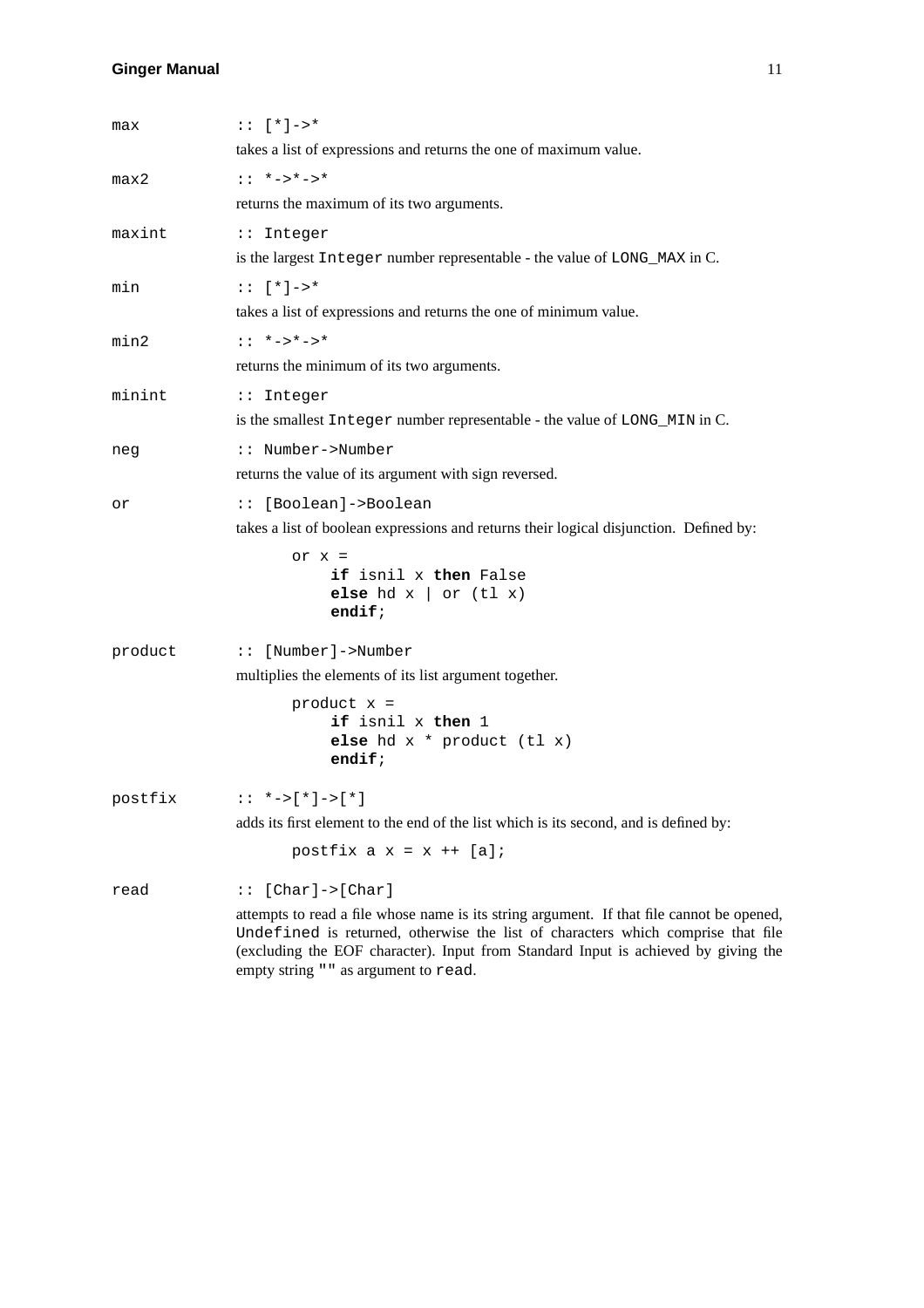| rep        | $::$ Integer->*->[*]                                                                                                                                                                             |
|------------|--------------------------------------------------------------------------------------------------------------------------------------------------------------------------------------------------|
|            | returns a list, of length its first argument, containing only instances of its second argu-<br>ment:                                                                                             |
|            | rep $n \times z$<br>if $n == 0$ then []<br>else $x : rep(n - 1) x$<br>endif;                                                                                                                     |
| repeat     | $: : *->[ * ]$                                                                                                                                                                                   |
|            | returns an infinite list containing instances of its argument:                                                                                                                                   |
|            | repeat $x = x :$ repeat $xi$                                                                                                                                                                     |
| reverse    | $: : [ * ] - > [ * ]$                                                                                                                                                                            |
|            | reverses its list argument.                                                                                                                                                                      |
| showfloat  | :: Integer->Number->[Char]                                                                                                                                                                       |
|            | takes an integer $n$ and a number $x$ and returns a string representing $x$ displayed to $n$ dec-<br>imal places. Undefined if $n$ is negative.                                                  |
| shownum    | :: $Number->[Char]$                                                                                                                                                                              |
|            | returns a string representing its argument.                                                                                                                                                      |
| showscaled | :: Integer->Number->[Char]                                                                                                                                                                       |
|            | takes an integer $n$ and a number $x$ and returns a string representing $x$ displayed to $n$ dec-<br>imal places in scientific notation $(m.mmmmm [+/-]mm)$ . Undefined if <i>n</i> is negative. |
| sin        | :: Number->Real                                                                                                                                                                                  |
|            | returns the sine of its argument (in radians).                                                                                                                                                   |
| sqrt       | :: Number->Real                                                                                                                                                                                  |
|            | returns the square root of its argument (Undefined if its argument is negative).                                                                                                                 |
| strict     | $: : *->*->*$                                                                                                                                                                                    |
|            | is defined by                                                                                                                                                                                    |
|            | strict $f x = f x$ ;                                                                                                                                                                             |
|            | but is strict in its second argument.                                                                                                                                                            |
| sum        | [Number]->Number<br>$\vdots$                                                                                                                                                                     |
|            | takes a list and returns the sum of its elements. Defined by:                                                                                                                                    |
|            | $sum x =$<br>if isnil x then 0<br>else hd $x + sum (t1 x)$<br>endif;                                                                                                                             |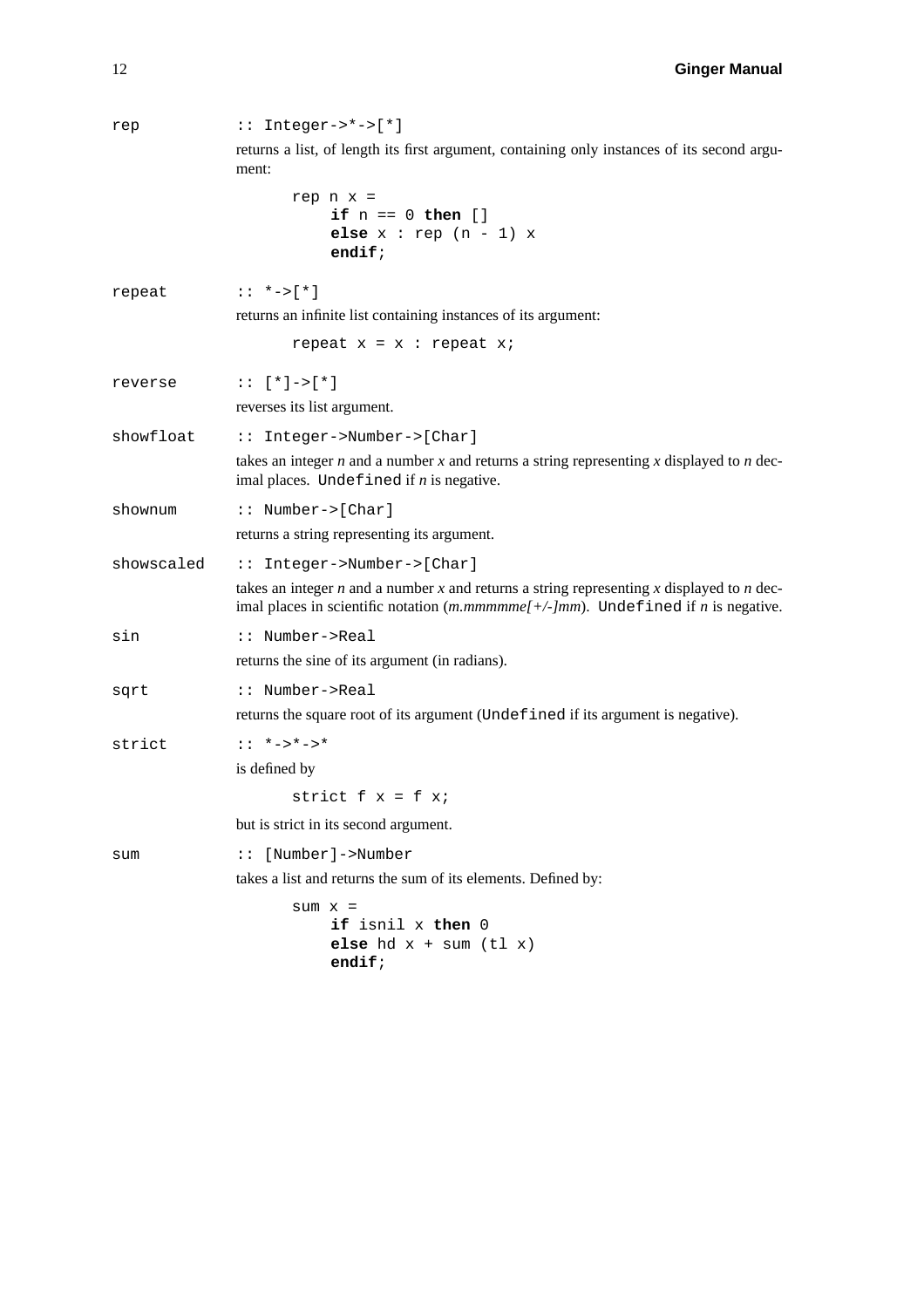| system    | $::$ [Char]->[]                                                                                                                                                                                                            |
|-----------|----------------------------------------------------------------------------------------------------------------------------------------------------------------------------------------------------------------------------|
|           | always returns the null list, but as a side effect executes the UNIX command which is its<br>first argument. Use with care! One use for system is for debugging - for instance to<br>trace the function f, one might have: |
|           | fdebug $f = \text{strict} (\text{const } f)$<br>(system "/bin/echo Function f invoked");                                                                                                                                   |
| take      | $::$ Integer->[*]->[*]                                                                                                                                                                                                     |
|           | returns a list which is the initial segment of its second argument, of length the first argu-<br>ment, defined by:                                                                                                         |
|           | take $n \times z$<br>if $n == 0$ then []<br>else hd $x : take (n - 1) (tl x)$<br>$endif$ ;                                                                                                                                 |
| takewhile | $::$ (*->Boolean)->[*]->[*]                                                                                                                                                                                                |
|           | creates the initial segment of its list argument such that its first argument applied to<br>them returns True, and is defined by                                                                                           |
|           | takewhile $f x =$<br>if isnil x then []<br>elsif $f$ (hd $x$ ) then hd $x$ : takewhile $f$ (tl $x$ )<br>else []<br>endif;                                                                                                  |
| tan       | :: Number->Real                                                                                                                                                                                                            |
|           | returns the tangent of its argument (in radians).                                                                                                                                                                          |
| tinynum   | $::$ Real<br>is the smallest Real number representable - the value of DBL_MIN in C.                                                                                                                                        |
| tl        | $: : [' * ]-> [' * ]$<br>returns the list which is its argument less the first element.                                                                                                                                    |
| undef     | :: Undefined                                                                                                                                                                                                               |
|           | is the <i>bottom</i> value.                                                                                                                                                                                                |
| until     | $\because$ (*->Boolean)->(*->*)->*->*                                                                                                                                                                                      |
|           | is defined by:                                                                                                                                                                                                             |
|           | until $f$ $g$ $x$ =<br>if f x then x<br>else until $f$ $g$ $(g x)$<br>endif;                                                                                                                                               |

# **5. Infix Operators**

The following infix operators are implemented (see the previous section for their definitions). The following table lists them in order of increasing binding power together with their associativity.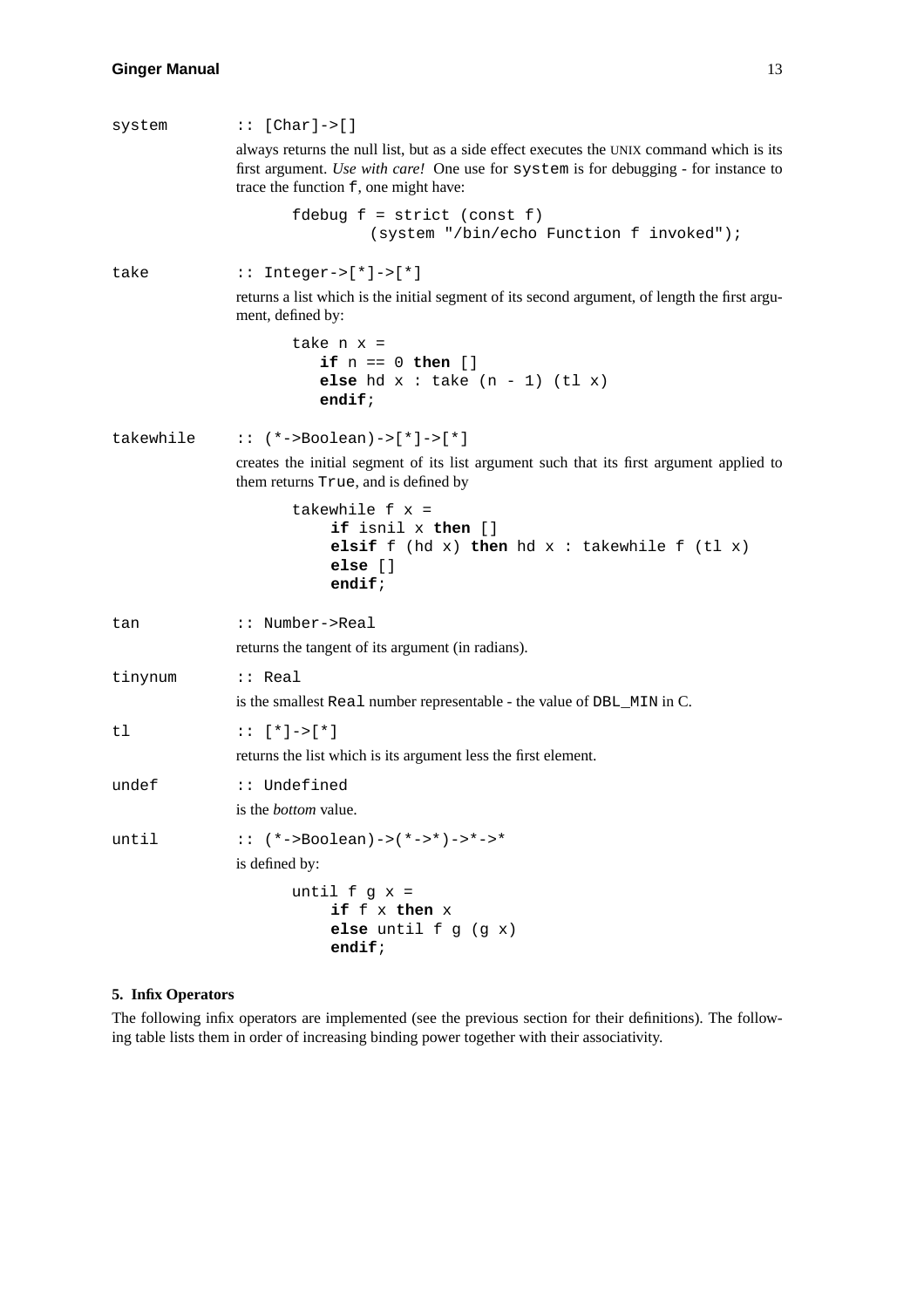| <i>Operators</i>         | Associativity     |
|--------------------------|-------------------|
| $: + +$                  | right associative |
|                          | left associative  |
| ୷                        | left associative  |
|                          | not associative   |
|                          | left associative  |
| ⊱<br>$\star$ /           | left associative  |
| ́                        | right associative |
|                          | left associative  |
|                          | left associative  |
| Table 2: Infix operators |                   |

# **6. Parallelism Operators**

The following operators are used where *ginger* simulates a parallel machine.

| leftchild  | :: Integer->Integer                                                                                                                                                                                                                                                                         |
|------------|---------------------------------------------------------------------------------------------------------------------------------------------------------------------------------------------------------------------------------------------------------------------------------------------|
|            | leftchild n returns the processor which is the left child of processor n in a binary<br>tree network. If the real network is not a binary tree, then a binary tree network is<br>mapped onto the actual network, and appropriate results are given as if the network<br>were a binary tree. |
| neighbours | $::$ Integer->[Integer]                                                                                                                                                                                                                                                                     |
|            | returns a list of the processors which are the nearest neighbours of its argument.                                                                                                                                                                                                          |
| parallel   | $: :$ Integer->*->*->*                                                                                                                                                                                                                                                                      |
|            | has the semantics                                                                                                                                                                                                                                                                           |
|            | parallel $n \times y = yi$                                                                                                                                                                                                                                                                  |
|            | but on a parallel machine indicates that expression $x$ should be offshipped to processor<br>n. When the evaluation of $x$ is complete, its value is left on processor n, and migrated<br>to its parent processor upon demand from that processor.                                          |
| rightchild | :: Integer->Integer                                                                                                                                                                                                                                                                         |
|            | rightchild n returns the processor which is the right child of processor n in a<br>binary tree network, as for leftchild.                                                                                                                                                                   |
| whereis    | :: *->Integer                                                                                                                                                                                                                                                                               |
|            | returns the number of the processor on which the graph representing its argument is<br>located.                                                                                                                                                                                             |

In order for programs written for a parallel machine to evaluate on a non-parallel machine, default definitions for the above operators are provided, as follows:

leftchild n = 0; neighbours n = []; rightchild n = 0; parallel  $n \times y = yi$ whereis  $x = 0$ ;

# **7. Divide-and-Conquer**

In [1] an alternative implementation strategy for lists based on the divide-and-conquer principle was proposed. *Ginger* implements these "divide-and-conquer lists". In this section we specify the primitives *ginger*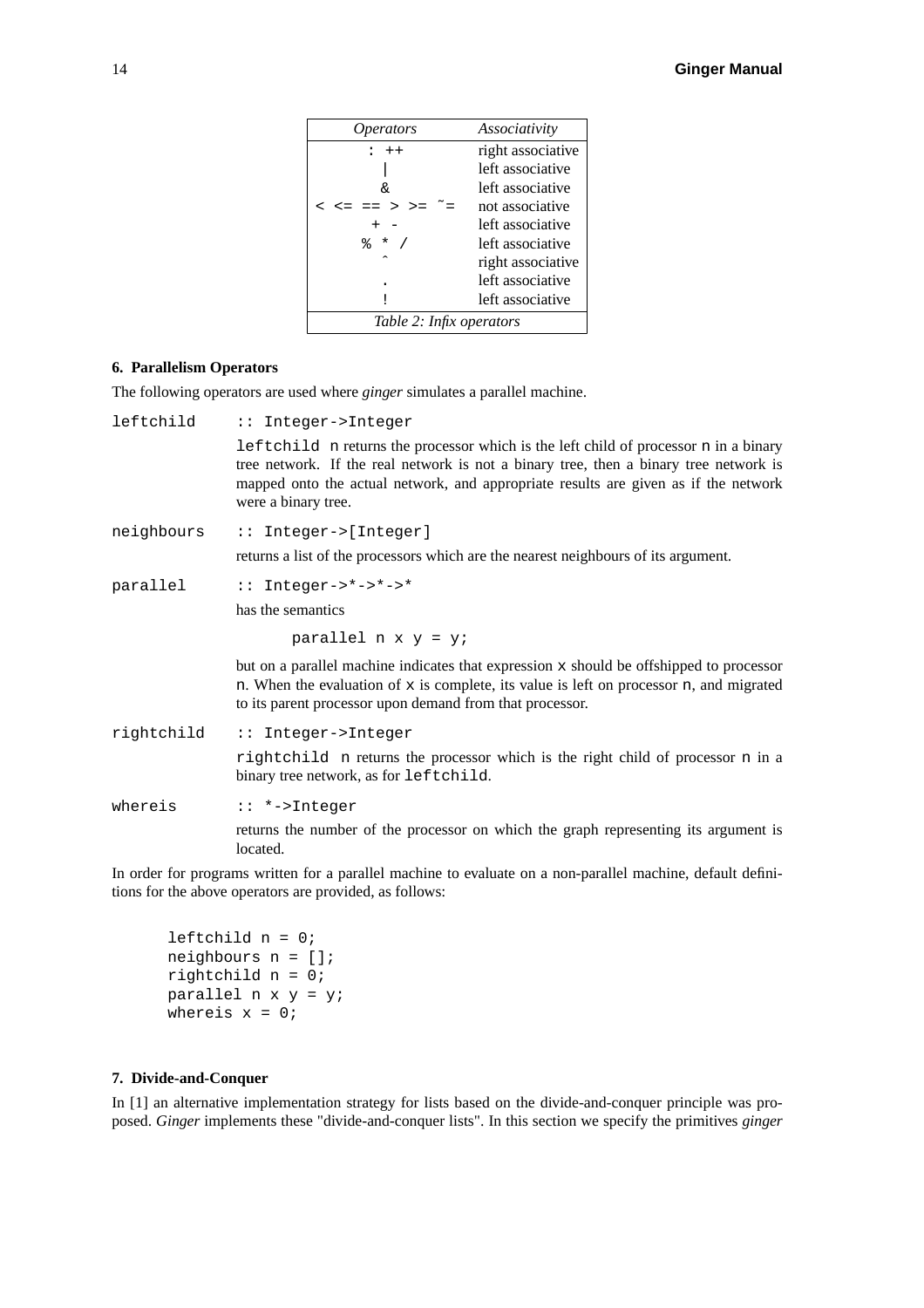provides. Note that these lists are enabled in place of ordinary lists only if the option "*-d*" is given to the command ginger.

| element :: $[ * ] \rightarrow *$ |                                                                                                                                                                        |
|----------------------------------|------------------------------------------------------------------------------------------------------------------------------------------------------------------------|
|                                  | returns the element of the singleton list x.                                                                                                                           |
| fst                              | $: : \lceil * \rceil - > *$                                                                                                                                            |
|                                  | returns the first element of split x.                                                                                                                                  |
|                                  | issingleton :: [*]->Boolean                                                                                                                                            |
|                                  | returns True if its argument is a singleton list.                                                                                                                      |
| reduce                           | :: $(*->*-->*)->*->[*]-->*$                                                                                                                                            |
|                                  | is the divide-and-conquer equivalent of foldl and foldr. It is defined by                                                                                              |
|                                  | reduce $f \times x =$<br>if isnil x then z<br>elsif issingleton x then element x<br>else $f$ (reduce $f$ $z$ ( $f$ st $x$ )) (reduce $f$ $z$ ( $s$ nd $x$ ))<br>endif; |
| snd                              | $: : \lceil * \rceil - > *$                                                                                                                                            |
|                                  | returns the second element of split x.                                                                                                                                 |
| singleton $: *->[*]$             |                                                                                                                                                                        |
|                                  | returns a list containing its one element as argument.                                                                                                                 |

These functions all return Undefined if *ginger* is not running divide-and-conquer lists, for two reasons. First of all, fst and snd cannot be easily defined in terms of conventional lists, and secondly, we felt it prudent to attempt to prevent users from mixing programming methodologies.

Conversely, when *ginger* is running using divide-and-conquer lists, the following functions *cannot* be used:

dropwhile foldl foldl1 foldr foldr1 iterate repeat takewhile

#### **8. Bibliography**

#### **References**

- 1. T.H. Axford and M.S. Joy, "List Processing Primitives for Parallel Computation," *Computer Languages,* 19, 1, pp. 1-17 (1993).
- 2. R. Bird and P.L. Wadler, *Introduction to Functional Programming,* Prentice Hall, Hemel Hempstead (1988). ISBN 0-13-484197-2 (pbk).
- 3. A.J.T. Davie, *An Introduction to Functional Programming Using Haskell,* Cambridge University Press, Cambridge, UK (1992). ISBN 0-521-27724-8 (pbk).
- 4. H. Glaser, C. Hankin, and D. Till, *Principles of Functional Programming,* Prentice-Hall, Englewood Cliffs, NJ (1984). ISBN 0-13-709163-X (pbk).
- 5. J.R. Hindley, B. Lercher, and J.P. Seldin, *Introduction to Combinatory Logic,* Cambridge University Press (1972).
- 6. J.R. Hindley and J.P. Seldin, *Introduction to Combinators and* <sup>λ</sup>*-Calculus,* Cambridge University Press, Cambridge, UK (1986). London Mathematical Society Student Texts 1. ISBN 0-521-31839-4 (pbk).
- 7. I. Holyer, *Functional Programming with Miranda,* Pitman (1991). ISBN 0-273-03453-7.
- 8. P.R. Hudak and P.L. Wadler, "Report on the Functional Programming Language Haskell," Research Report CSC/89/R5, Department of Computer Science, University of Glasgow, Glasgow, UK (1989).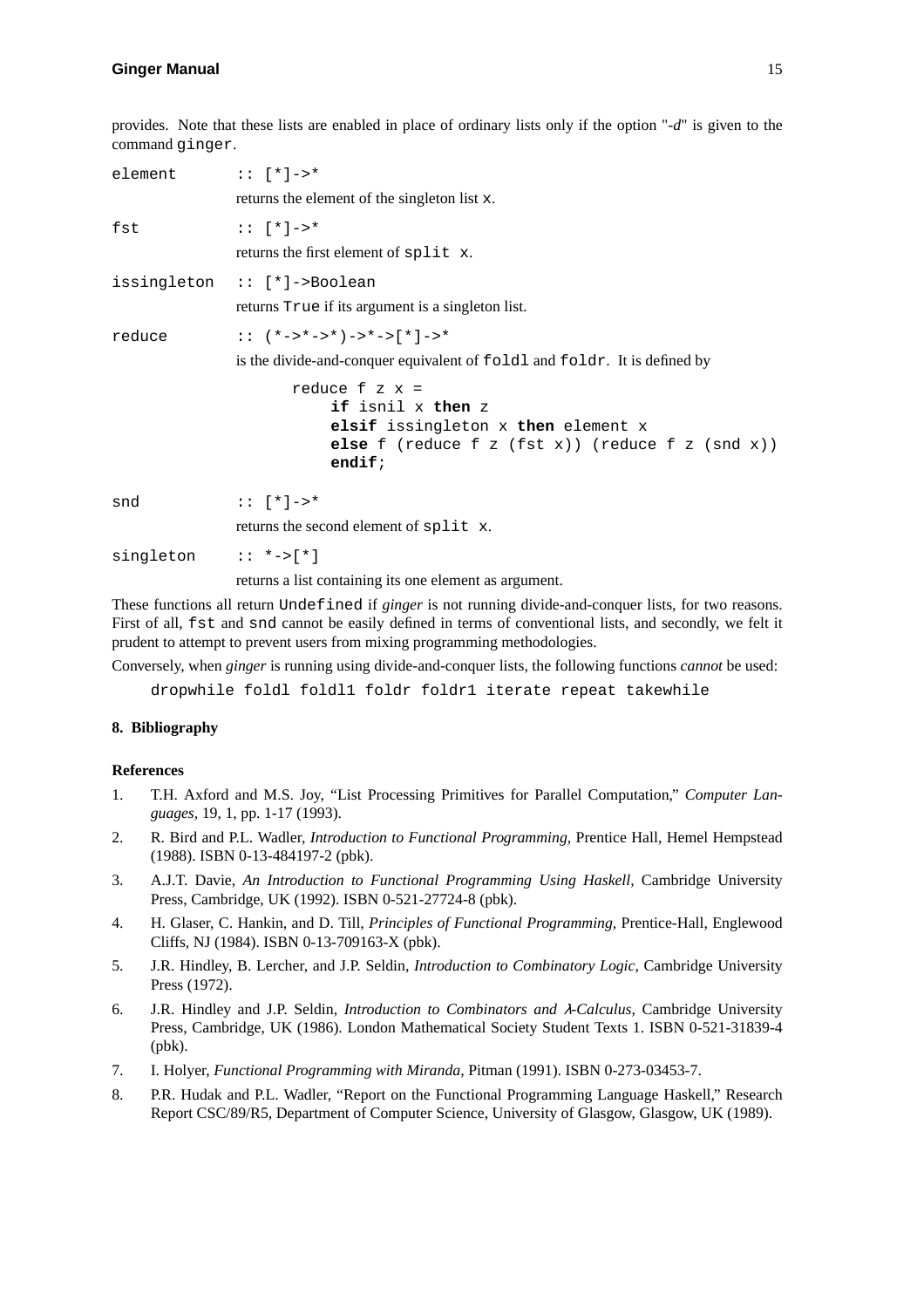- 9. M.S. Joy and T.H. Axford, "GCODE: A Revised Standard Graphical Representation for Functional Programs," *ACM SIGPLAN Notices,* 26, 1, pp. 133-139 (1991). Also Research Report 159, Department of Computer Science, University of Warwick, Coventry (1990) and Research Report CSR-90-9, School of Computer Science, University of Birmingham (1990).
- 10. G. Michaelson, *An Introdunction to Functional Programming through Lambda Calculus,* Addison-Wesley, Wokingham, Berks. (1989). ISBN 0-201-17812-5.
- 11. S.L. Peyton Jones, *The Implementation of Functional Programming Languages,* Prentice Hall, London, UK (1987). ISBN 0-13-453325-9 (pbk).
- 12. S.L. Peyton Jones and M.S. Joy, "FLIC a Functional Language Intermediate Code," Research Report 148, Department of Computer Science, University of Warwick, Coventry, UK (1989). Revised 1990. Previous version appeared as Internal Note 2048, Department of Computer Science, University College London (1987).
- 13. D.A. Turner, "A New Implementation Technique for Applicative Languages," *Software-Practice and Experience,* 9, pp. 31-49 (1979).
- 14. D.A. Turner, "Miranda: A Non-Strict Functional Language with Polymorphic Types" in *Functional Programming Languages and Computer Architecture,* ed. J.-P. Jouannaud, pp. 1-16, Springer-Verlag, Berlin, DE (1985). Lecture Notes in Computer Science 201; ISBN 3-540-15975-4; Proceedings of Conference at Nancy.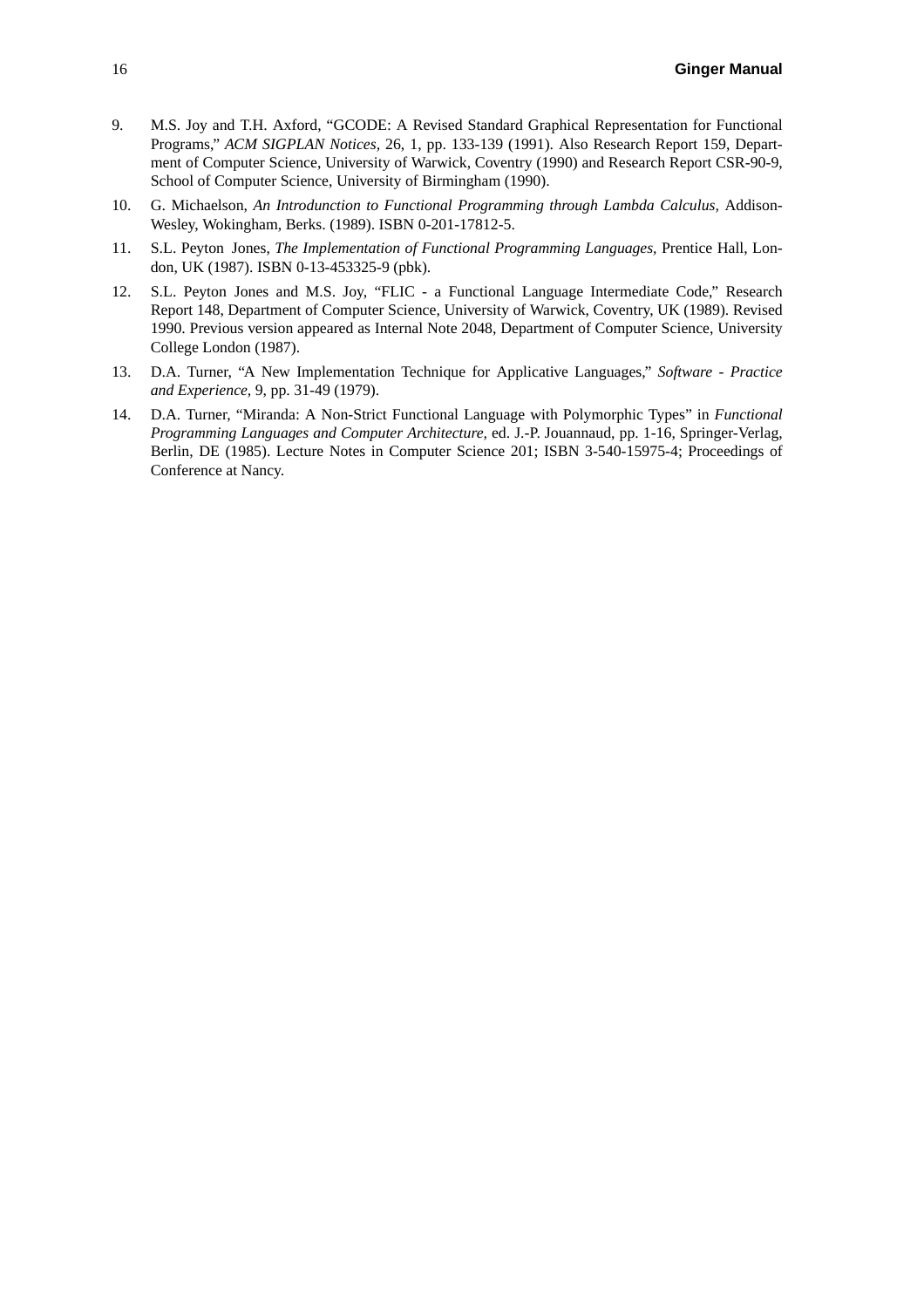# **Appendix 1: Formal BNF**

*Ginger* first of all passes its input through the C preprocessor *cpp* and the *ginger* input may consequently include *cpp* directives. These are distinguished by lines commencing with the character #; such lines are ignored by *ginger* . The BNF which follows assumes such lines have been filtered out.

| script | $::=$ | <statement><br/><statement> <script></script></statement></statement> |
|--------|-------|-----------------------------------------------------------------------|
|--------|-------|-----------------------------------------------------------------------|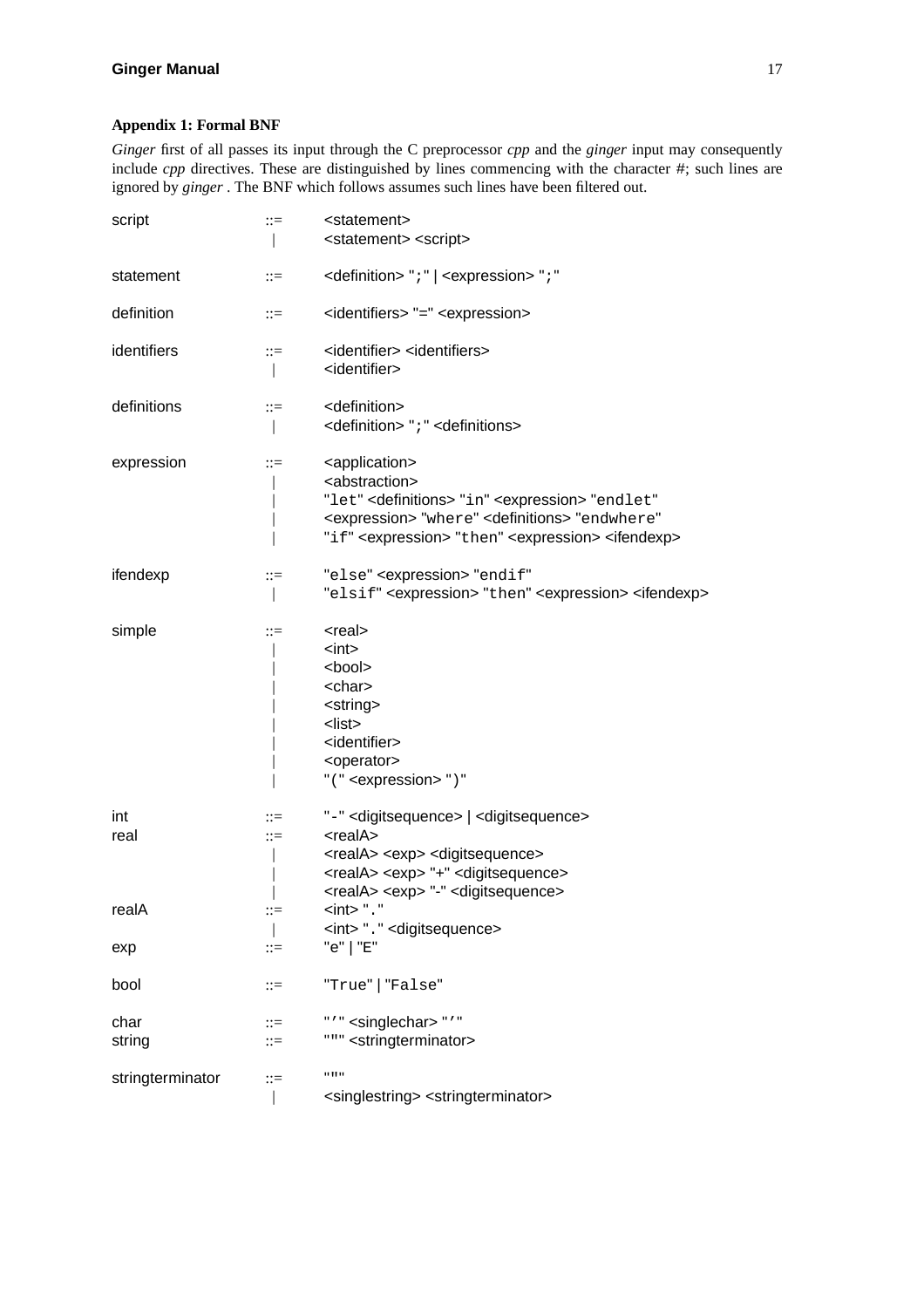| singlechar                                                           | $::=$                                                                  | <hexchar><br/><escapedchar><br/>any single character with the exception of single-quote</escapedchar></hexchar>                                                                                                                                                                              |
|----------------------------------------------------------------------|------------------------------------------------------------------------|----------------------------------------------------------------------------------------------------------------------------------------------------------------------------------------------------------------------------------------------------------------------------------------------|
| singlestring                                                         | $::=$                                                                  | <hexchar><br/><escapedchar><br/>any single character with the exception of double-quote</escapedchar></hexchar>                                                                                                                                                                              |
| hexchar<br>hexinitiator<br>escapedchar                               | $::=$<br>$\mathrel{\mathop:}=$<br>$\mathrel{\mathop:}=$                | "\" <hexinitiator> <hexdigit> <hexdigit><br/>"x"   "X"<br/>"\" any character except <hexinitiator></hexinitiator></hexdigit></hexdigit></hexinitiator>                                                                                                                                       |
| application                                                          | $::=$                                                                  | <application> <infixoperator> <application><br/><application> <simple><br/><simple></simple></simple></application></application></infixoperator></application>                                                                                                                              |
| abstraction                                                          | $::=$                                                                  | "\" <identifier> <expression></expression></identifier>                                                                                                                                                                                                                                      |
| list                                                                 | $::=$                                                                  | <nulllist><br/><finitelist><br/><dotdotlist></dotdotlist></finitelist></nulllist>                                                                                                                                                                                                            |
| nulllist                                                             | $::=$                                                                  | $"$ [" "]                                                                                                                                                                                                                                                                                    |
| finitelisttail                                                       | $\mathrel{\mathop:}=$                                                  | <expression>"]"<br/><expression> ", " <finitelisttail></finitelisttail></expression></expression>                                                                                                                                                                                            |
| finitelist                                                           | $::=$                                                                  | "[" <finitelisttail></finitelisttail>                                                                                                                                                                                                                                                        |
| dotdotlist                                                           | $::=$                                                                  | $"[' "expression" - " " " "$<br>"[" <expression> ", " <expression> ". . " "]"<br/>"[" <expression> ". . " <expression> "]"<br/>"[" <expression> ", " <expression> ". . " <expression> "]"</expression></expression></expression></expression></expression></expression></expression>         |
| identifier                                                           | $::=$                                                                  | <identifierinitiator><br/><identifier> <identifierchar></identifierchar></identifier></identifierinitiator>                                                                                                                                                                                  |
| digitsequence                                                        | $::=$                                                                  | <digit><br/><digit> <digitsequence></digitsequence></digit></digit>                                                                                                                                                                                                                          |
| digit<br>hexdigit<br>letter<br>identifierinitiator<br>identifierchar | ∷≕<br>$::=$<br>$\mathrel{\mathop:}=$<br>$\mathrel{\mathop:}=$<br>$::=$ | "0"   "1"   "2"   "3"   "4"   "5"   "6"   "7"   "8"   "9"<br><digit>   "A"      "F"   "a"      "f"<br/><math>"A"</math> <math>\ldots</math>   "z"   "a"      "z"<br/><math>&lt;</math>letter&gt;<math> </math> "_"<br/><identifierinitiator>   <digit></digit></identifierinitiator></digit> |
| operator<br>infixoperator                                            | $::=$<br>$::=$                                                         | any predefined operator - see above<br>any predefined infix operator - see above                                                                                                                                                                                                             |
| comment<br>commentstart<br>commentend                                | $::=$<br>$::=$<br>$::=$                                                | <commentstart> anything except <commentend> <commentend><br/><math>"</math>/ *<math>"</math><br/><math>"*/"</math></commentend></commentend></commentstart>                                                                                                                                  |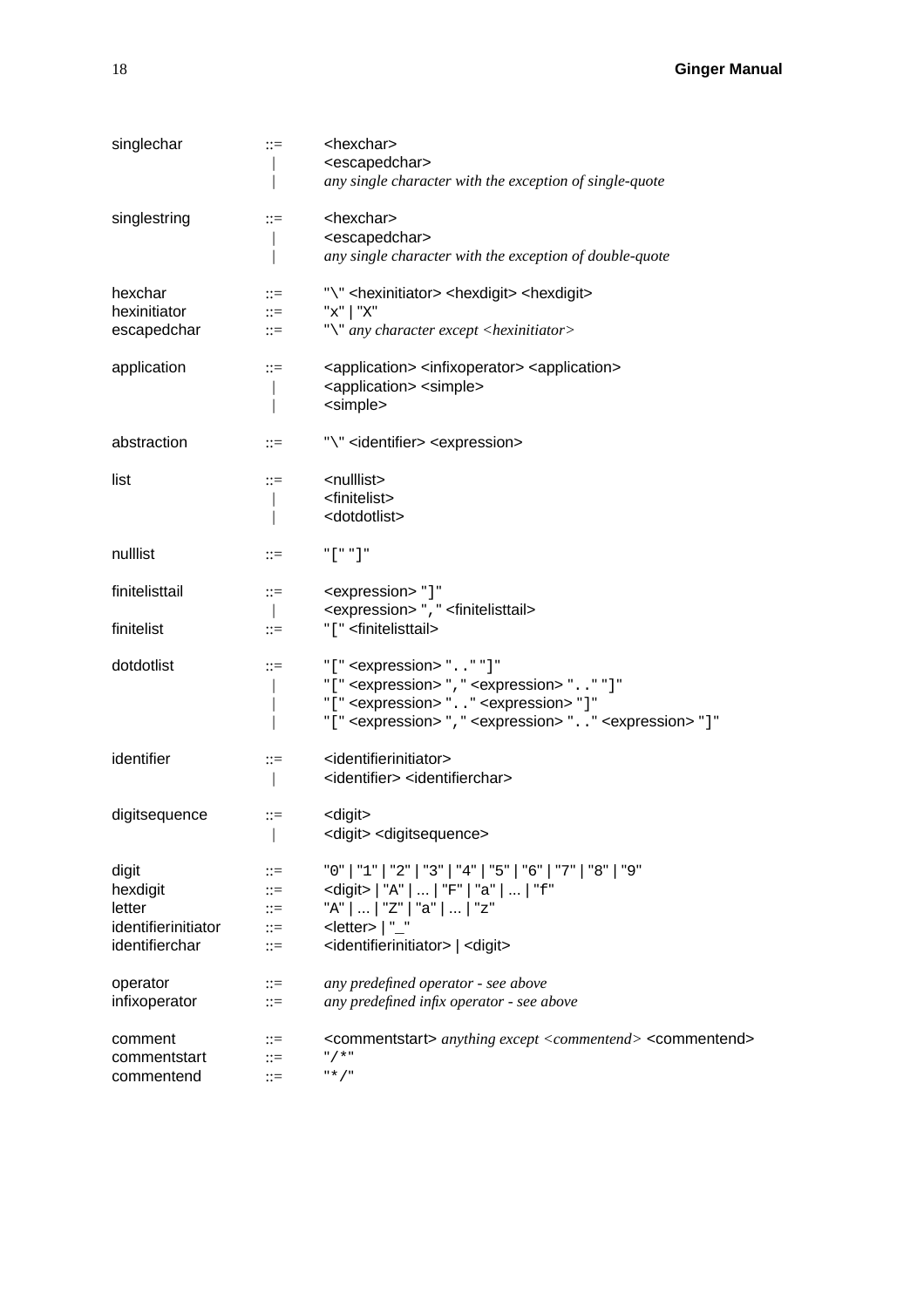### **Appendix 2: Running Ginger under UNIX**

*Ginger* is called by the command ginger, and may be called with or without filename arguments; without filename arguments input is from the standard input stream, otherwise from the named files (the Standard Input may be named explicitly with the filename -). The input is then passed through the C preprocessor cpp before being parsed.

A number of options are available.

- -c The program is compiled only, the intermediate code GCODE sent to the standard output.
- -d Divide-and-conquer lists are implemented in lieu of "ordinary" lists.
- -D *n* Debug facility. The number *n*, in binary, indicates the amount of debugging to be produced; if *n* is *0*, or is omitted, a list of options will be displayed and *ginger* will terminate.
- -h Gives a short 'usage' help message and terminates.
- -l Output is "sugared" to display its internal structure. For instance, the string "hello" would be output as ['h','e','l','l','o']
- -m Messages are output about resource usage, etc.
- -M *n* Changes size of (virtual) memory to *n* (default 10000).
- -S *n* The size of stack is changed to *n* (default 20).
- -# *n* When evaluation simulates a parallel machine, *n* processors are utilised.

Note that *ginger* does not (yet) have sophisticated debugging facilities. If you are developing a non-trivial functional program you are advised to write it first in (say) Miranda or Haskell, and then translate it into *Ginger*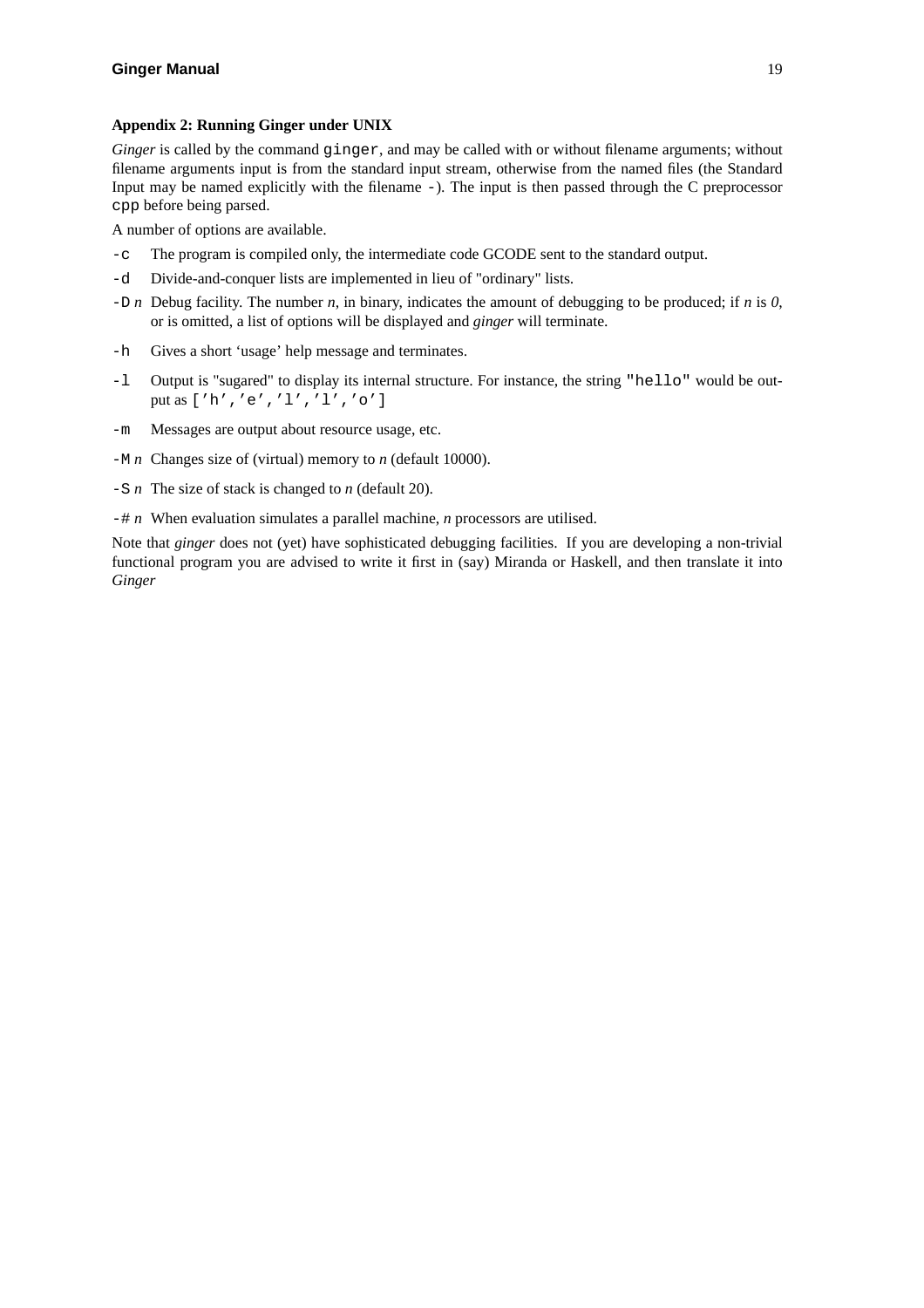### **Appendix 3: Identifiers Defined in Header Files**

Several header files are provided, containing useful functions which are sufficiently complex not to be inbuilt Each of these header files may be accessed by (for instance)

#include <stdlib.g>

at the start of the *ginger* program. For their specific definitions, consult the relevant file.

<stdio.g>

This file contains functions relevant to i/o; in particular, several text formatting functions are provided.

| cjustify              | $::$ Number->[Char]->[Char]                                                                                                                |
|-----------------------|--------------------------------------------------------------------------------------------------------------------------------------------|
|                       | returns a string, of length its first argument, containing its second argument centered<br>within that string, and padded with blanks.     |
| lay                   | $::$ [[Char]]->[Char]                                                                                                                      |
|                       | takes a list of strings, and concatenates them together separating them with newline<br>characters.                                        |
| layn                  | $:: [[Char]]->[Char]$                                                                                                                      |
|                       | is as lay, but each string in the argument is prepended with its "line number".                                                            |
| lines                 | $::$ [Char]->[[Char]]                                                                                                                      |
|                       | is the reverse of lay; it takes a string containing newline characters, and returns a list<br>of the substrings separating those newlines. |
| ljustify              | $::$ Number->[Char]->[Char]                                                                                                                |
|                       | returns a string, of length its first argument, containing its second argument, and padded<br>out at the end with blanks.                  |
| rjustify              | :: Integer->[Char]->[Char]                                                                                                                 |
|                       | returns a string, of length its first argument, containing its second argument, and padded<br>out at the front with blanks.                |
| spaces                | $::$ Integer->[Char]                                                                                                                       |
|                       | returns a string, containing only blanks, of length its argument.                                                                          |
| <stdlib.q></stdlib.q> |                                                                                                                                            |
|                       | This file contains miscellaneous functions.                                                                                                |
| index                 | $::$ [*]->[Integer]                                                                                                                        |
|                       | when applied to a list of length <i>n</i> will return $[0, 1, 2, n-1]$                                                                     |
| limit                 | $: : [ * ] -> *$                                                                                                                           |
|                       |                                                                                                                                            |

merge  $:: [ * ]->[ * ]->[ * ]$ 

takes a list containing values which converge to a limit; that limit is returned.

takes two lists (assumed sorted) and returns their merge.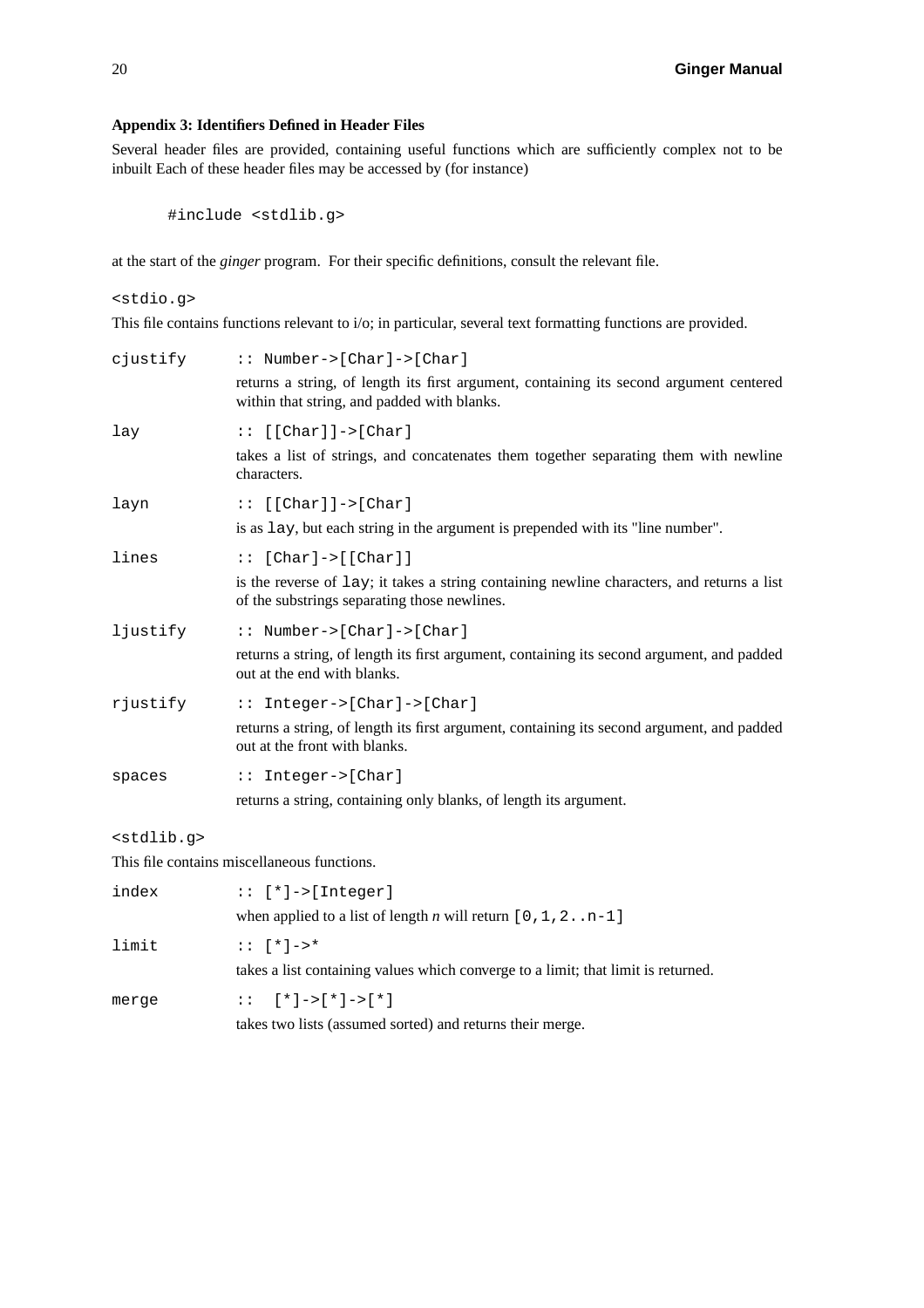scan ::  $(*->**->*)->*->[**]->[*)$ is such that scan op r applies foldl op r to every initial segment of a list, and is defined by: scan op = g **where** grx= **if** isnil x **then** [r] **else** r:g(op r (hd x)) (tl x) **endif endwhere**; sort :: [\*]->[\*] sorts its list argument. transpose :: [[\*]]->[[\*]] takes a list of lists of expressions, thought of as representing a 2-dimensional matrix, and returns its transpose.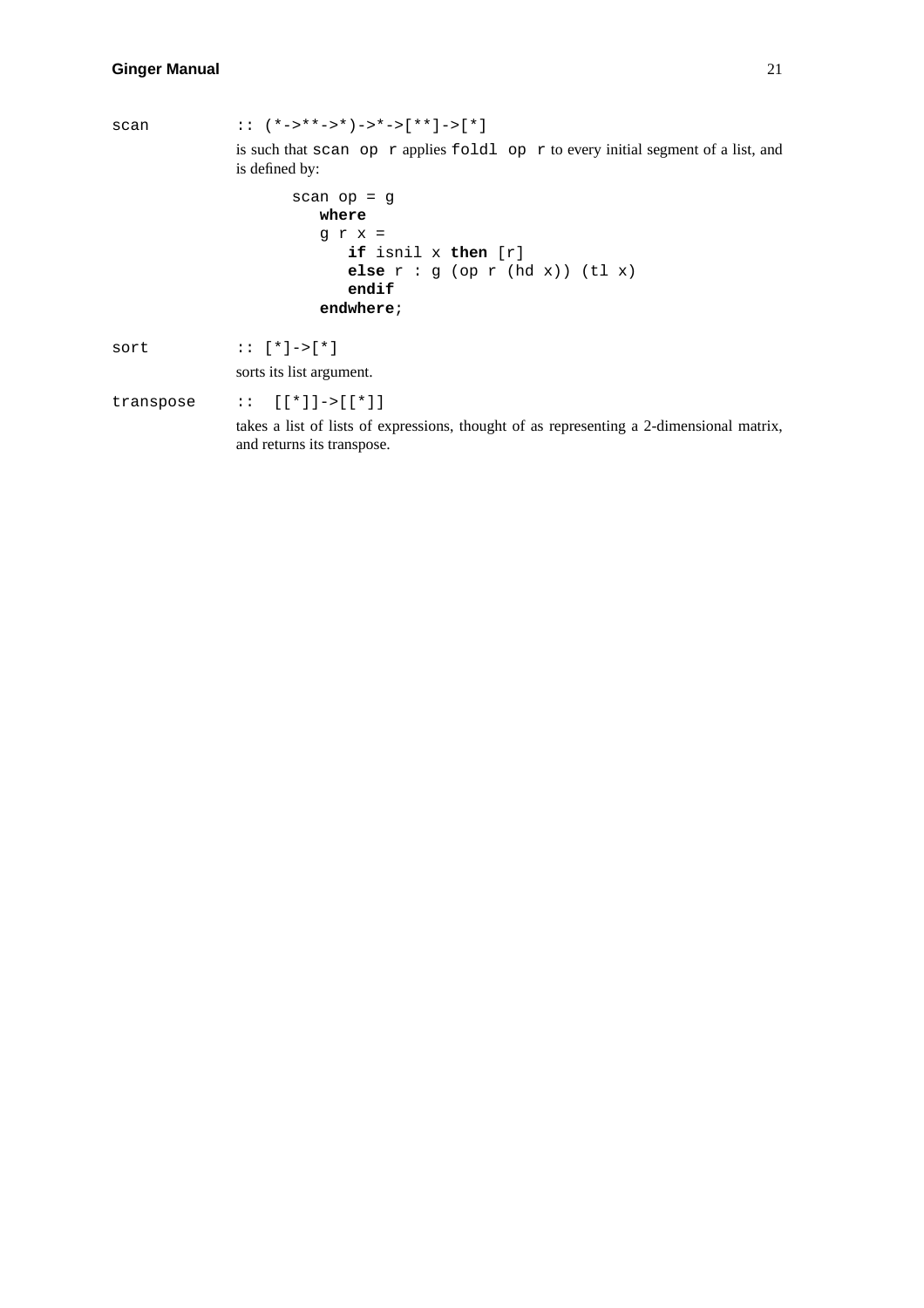# **Appendix 4: Predefined Functions - Quick Reference**

# **General Functions**

*Functions marked ‡ cannot be used with divide-and-conquer lists*

| operator                | Where defined      | Type                                                     |
|-------------------------|--------------------|----------------------------------------------------------|
| #                       | inbuilt            | $[*] \rightarrow$ Integer                                |
| (1)                     | inbuilt            | $[*]$ ->Integer->*                                       |
| $($ $)$                 | inbuilt            | Integer->Integer->Integer                                |
| $(\&)$                  | inbuilt            | Boolean->Boolean->Boolean                                |
| $(* )$                  | inbuilt            | Number->Number->Number                                   |
| $(+)$                   | inbuilt            | Number->Number->Number                                   |
| $(++)$                  | inbuilt            | $[*] -> [*] -> [*]$                                      |
| $(-)$                   | inbuilt            | Number->Number->Number                                   |
| ( / )                   | inbuilt            | Number->Number->Number                                   |
| (:)                     | inbuilt            | *->[*]->[*]                                              |
| $($ < $)$               | inbuilt            | $*->*->$ Boolean                                         |
| $($ < = $)$             | inbuilt            | *->*->Boolean                                            |
| $( == )$                | inbuilt            | $*->**->Boolean$                                         |
| (>)                     | inbuilt            | *->*->Boolean                                            |
| $(>=)$                  | inbuilt            | *->*->Boolean                                            |
| $( \hat{ } )$           | inbuilt            | Number->Number->Number                                   |
| $(\vert)$               | inbuilt            | Boolean->Boolean->Boolean                                |
| $(\tilde{\phantom{a}})$ | inbuilt            | $*->**->Boolean$                                         |
| $\sim$                  | inbuilt            | Boolean->Boolean                                         |
| abs                     | inbuilt            | Number->Number                                           |
|                         | inbuilt            | Number->Real                                             |
| acos                    | inbuilt            |                                                          |
| and                     |                    | [Boolean]->Boolean                                       |
| asin                    | inbuilt            | Number->Real                                             |
| atan                    | inbuilt            | Number->Real                                             |
| cjustify                | $<$ stdio.g>       | Number-> $[Char]$ -> $[Char]$                            |
| code                    | inbuilt            | Char->Integer                                            |
| compose                 | inbuilt            | $(*->**)->(***--*)-`-***->**$                            |
| concat                  | inbuilt            | $[ [ * ] ] - > [ * ]$                                    |
| const                   | inbuilt            | $* - > * * - > *$                                        |
| converse                | inbuilt            | $(*->**->***)--**-->*-->***$                             |
| $\cos$                  | inbuilt            | Number->Real                                             |
| decode                  | inbuilt            | Integer->Char                                            |
| distribute              | inbuilt            | $(*-> * * - > * * * ) -> (* - > * * ) -> (* - > * * * )$ |
| drop                    | inbuilt            | $Integer->['*] -> ['*]$                                  |
| dropwhile               | inbuilt $f$        | $(* -> Boolean) ->[*] ->[*]$                             |
| error                   | inbuilt            | [Char]->Undefined                                        |
| exp                     | inbuilt            | Number->Real                                             |
| filter                  | inbuilt            | $(*->Boolean) ->[*] ->[*]$                               |
| floor                   | inbuilt            | Number->Integer                                          |
| foldl                   | inbuilt $\ddagger$ | $(*-> * *-> *')-> *->*"-> *'] -> *$                      |
| fold11                  | inbuilt $\ddagger$ | $(*->*->*)->[*]->*$                                      |
| foldr                   | inbuilt $\ddagger$ | $(*->**->**")->**->(*]->**$                              |
| foldr1                  | inbuilt $\ddagger$ | $(*->*->*)->[*]->*$                                      |
| force                   | inbuilt            | $* - > *$                                                |
| qetenv                  | inbuilt            | $[Char] \rightarrow [Char]$                              |
| hd                      | inbuilt            | $[\star]$ ->*                                            |
| hugenum                 | inbuilt            | Real                                                     |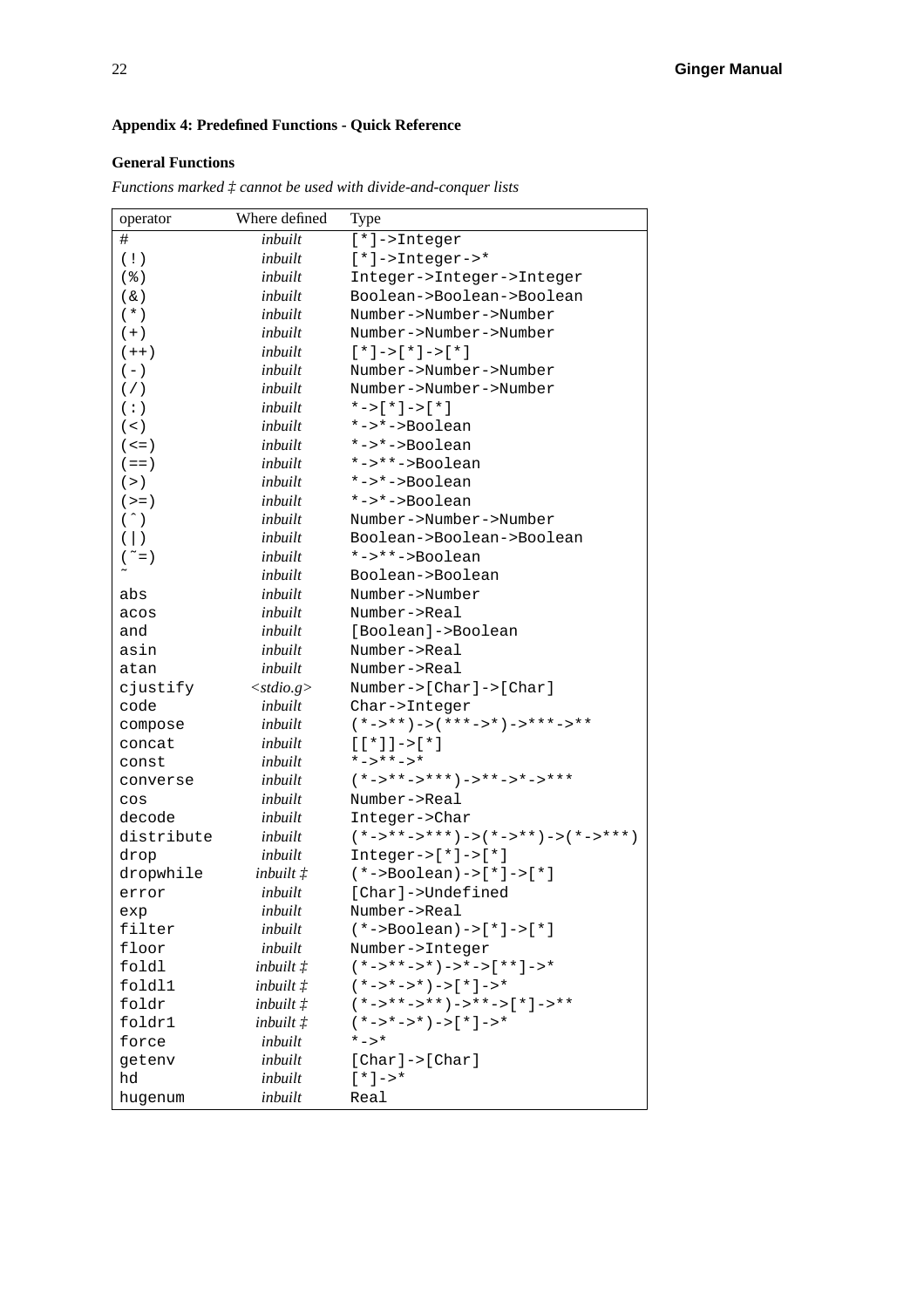| id         | inbuilt            | *->*                                       |
|------------|--------------------|--------------------------------------------|
| index      | $<$ stdlib.g>      | $[*] \rightarrow [Interger]$               |
| init       | inbuilt            | $\lceil * \rceil - \gt  \rceil * \rceil$   |
| isdigit    | inbuilt            | Char->Boolean                              |
| isletter   | inbuilt            | Char->Boolean                              |
| isnil      | inbuilt            | $[*] \rightarrow$ Boolean                  |
| iterate    | inbuilt $\ddagger$ | $(*->*)->*->[*]$                           |
| last       | inbuilt            | $[\star]$ ->*                              |
| lay        | $<$ stdio.g>       | $[$ [Char]] -> [Char]                      |
| layn       | $<$ stdio.g>       | $[$ [Char]] -> [Char]                      |
| limit      | $<$ stdlib.g>      | $[*] -> *$                                 |
| lines      | $<$ stdio.g>       | $[Char]$ -> $[Char]$                       |
| ljustify   | $<$ stdio.g>       | Number-> $[Char]$ -> $[Char]$              |
| log        | inbuilt            | Number->Real                               |
| log10      | inbuilt            | Number->Real                               |
| map        | inbuilt            | $(*->**)->[*]->[**-1]$                     |
| max        | inbuilt            | $[\star]$ ->*                              |
| max2       | inbuilt            | $* - > * - > *$                            |
| maxint     | inbuilt            | Integer                                    |
| merge      | $<$ stdlib.g>      | $[*] -> [*] -> [*]$                        |
| min        | inbuilt            | $[\star]$ ->*                              |
| min2       | inbuilt            | *->*->*                                    |
| minint     | inbuilt            | Integer                                    |
|            | inbuilt            | Number->Number                             |
| neg<br>or  | inbuilt            | [Boolean]->Boolean                         |
| postfix    | inbuilt            | $*->[*]->[*]$                              |
| product    | inbuilt            | [Number]->Number                           |
| read       | inbuilt            | $[Char] \rightarrow [Char]$                |
|            | inbuilt            | $Integer->*->[*]$                          |
| rep        |                    | $*->[*]$                                   |
| repeat     | inbuilt $\ddagger$ |                                            |
| reverse    | inbuilt            | $[*] - >[*]$                               |
| rjustify   | $<$ stdio.g>       | Integer->[Char]->[Char]                    |
| scan       | $<$ stdlib.g>      | $(*-> * * -> * ) -> * -> [ * * ] -> [ * ]$ |
| showfloat  | inbuilt            | Integer->Number->[Char]                    |
| shownum    | inbuilt            | $Number->[Char]$                           |
| showscaled | inbuilt            | Integer->Number->[Char]                    |
| sin        | inbuilt            | Number->Real                               |
| sort       | $<$ stdlib.g>      | $[*] \rightarrow [*]$                      |
| spaces     | $<$ stdio.g $>$    | $Integer->[Char]$                          |
| sqrt       | inbuilt            | Number->Real                               |
| strict     | inbuilt            | $* - > * - > *$                            |
| sum        | inbuilt            | [Number]->Number                           |
| system     | inbuilt            | [ $char$ ] ->[]                            |
| take       | inbuilt            | $Integer->['']->['']$                      |
| takewhile  | inbuilt $\ddagger$ | $(*->Boolean) ->[*] ->[*]$                 |
| tan        | inbuilt            | Number->Real                               |
| tinynum    | inbuilt            | Real                                       |
| tl         | inbuilt            | $[*] \rightarrow [*]$                      |
| transpose  | $<$ stdlib.g>      | $[ [ * ] ] -> [ [ * ] ]$                   |
| undef      | inbuilt            | Undefined                                  |
| until      | inbuilt            | $(*->Boolean) -> (*->*) -> *->*$           |